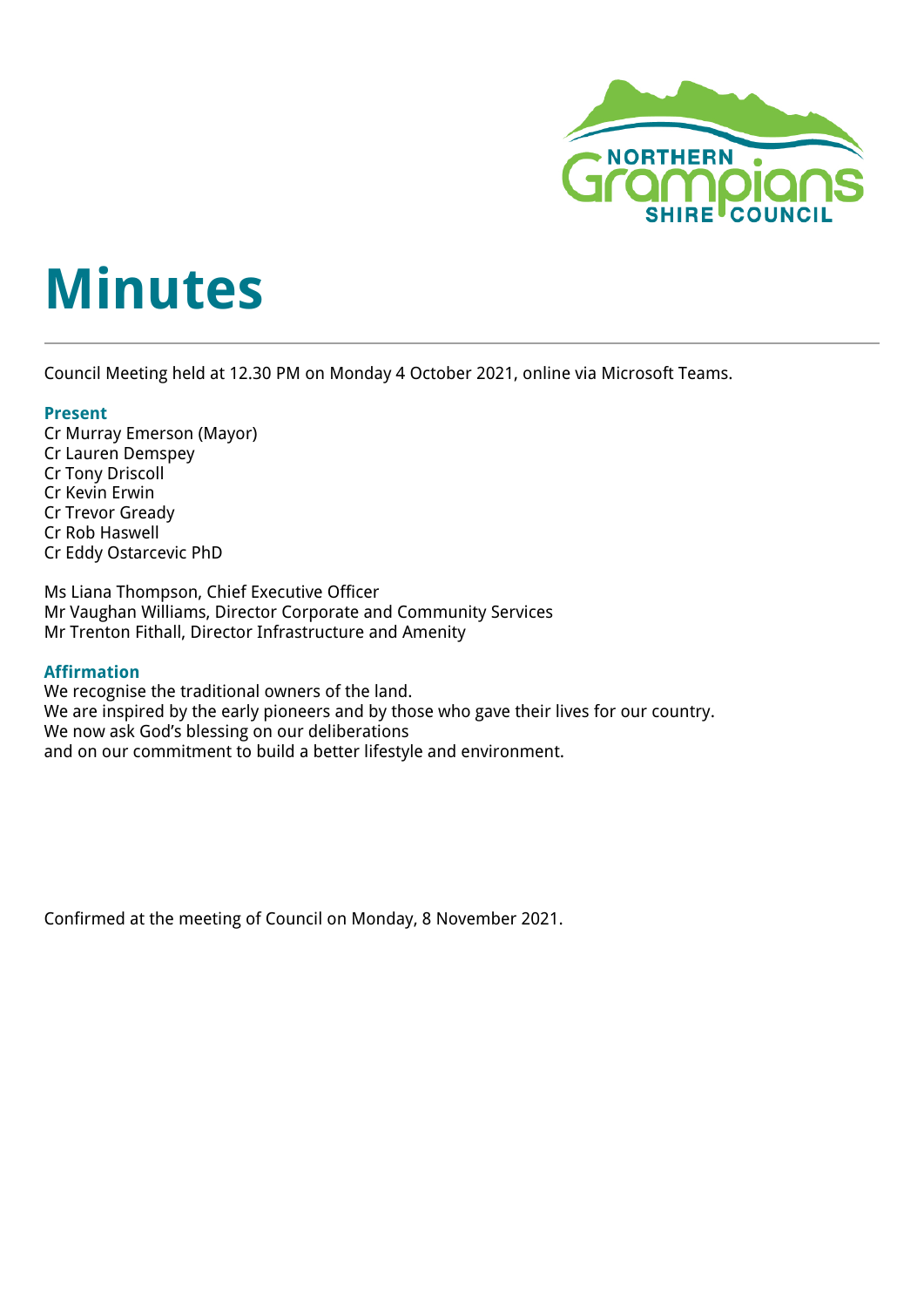## **Table of Contents**

| 1. |                                                                                        |  |
|----|----------------------------------------------------------------------------------------|--|
| 2. |                                                                                        |  |
| 3. |                                                                                        |  |
| 4. |                                                                                        |  |
| 5. |                                                                                        |  |
| 6. |                                                                                        |  |
| 7. |                                                                                        |  |
| 8. |                                                                                        |  |
|    |                                                                                        |  |
|    |                                                                                        |  |
|    |                                                                                        |  |
|    |                                                                                        |  |
|    | 9.3.                                                                                   |  |
|    |                                                                                        |  |
|    |                                                                                        |  |
|    |                                                                                        |  |
|    |                                                                                        |  |
|    |                                                                                        |  |
|    |                                                                                        |  |
|    |                                                                                        |  |
|    | 14. Closure of Meeting Pursuant to Section 66(2)(a) of the Local Government Act 202029 |  |
|    |                                                                                        |  |
|    |                                                                                        |  |
|    |                                                                                        |  |
|    |                                                                                        |  |
|    |                                                                                        |  |
|    |                                                                                        |  |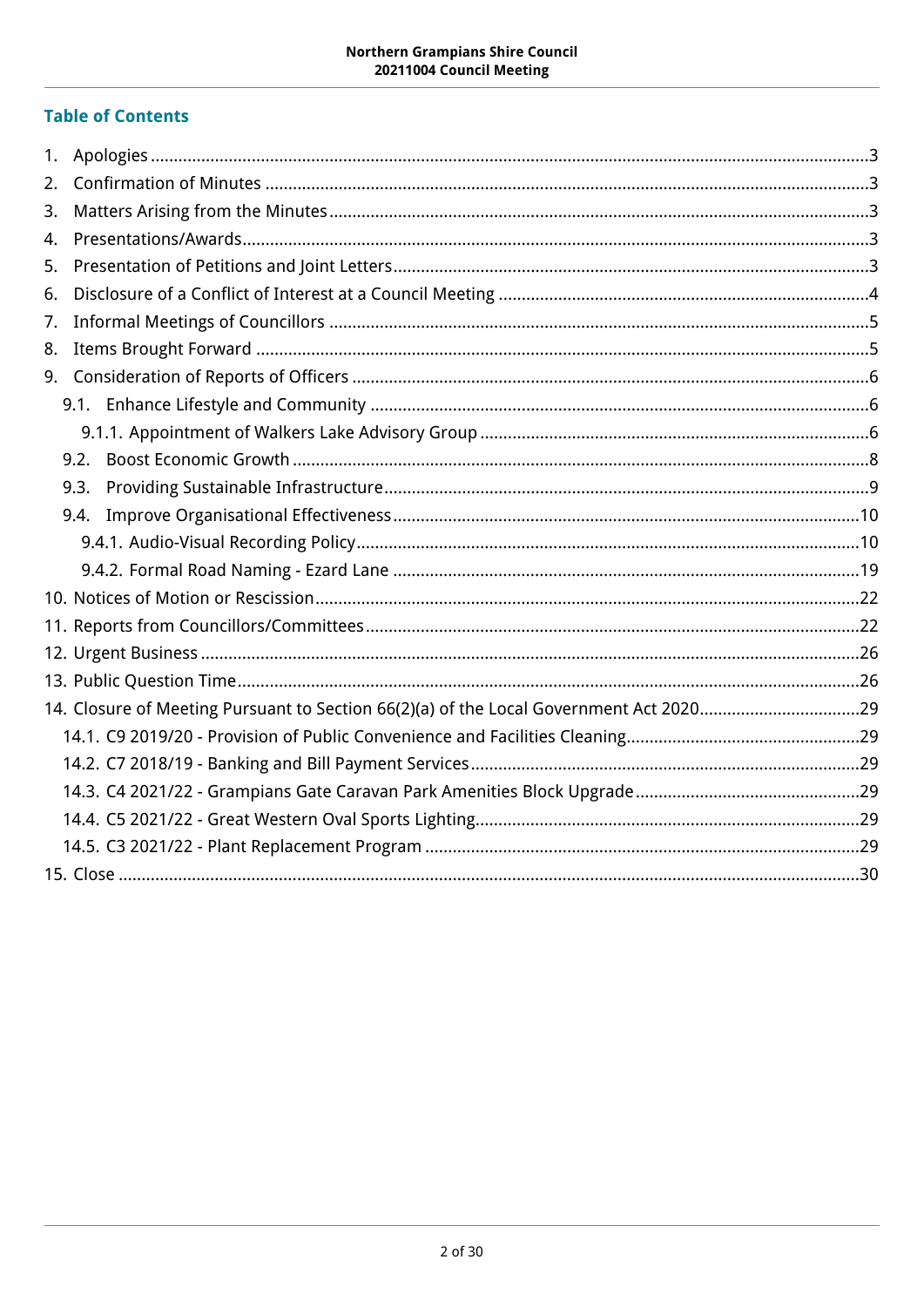## <span id="page-2-0"></span>**1. Apologies**

Nil

## <span id="page-2-1"></span>**2. Confirmation of Minutes**

Council Meeting held on Monday, 6 September 2021 Unscheduled Council Meeting on Monday, 20 September 2021

## **RESOLUTION**

**That the minutes as listed, copies of which have been circulated, be confirmed and adopted.**

**Moved: Cr Rob Haswell** Seconded: Cr Eddy Ostarcevic **Carried** Carried

<span id="page-2-2"></span>**3. Matters Arising from the Minutes**

Nil

<span id="page-2-3"></span>**4. Presentations/Awards**

Nil

<span id="page-2-4"></span>**5. Presentation of Petitions and Joint Letters**

Nil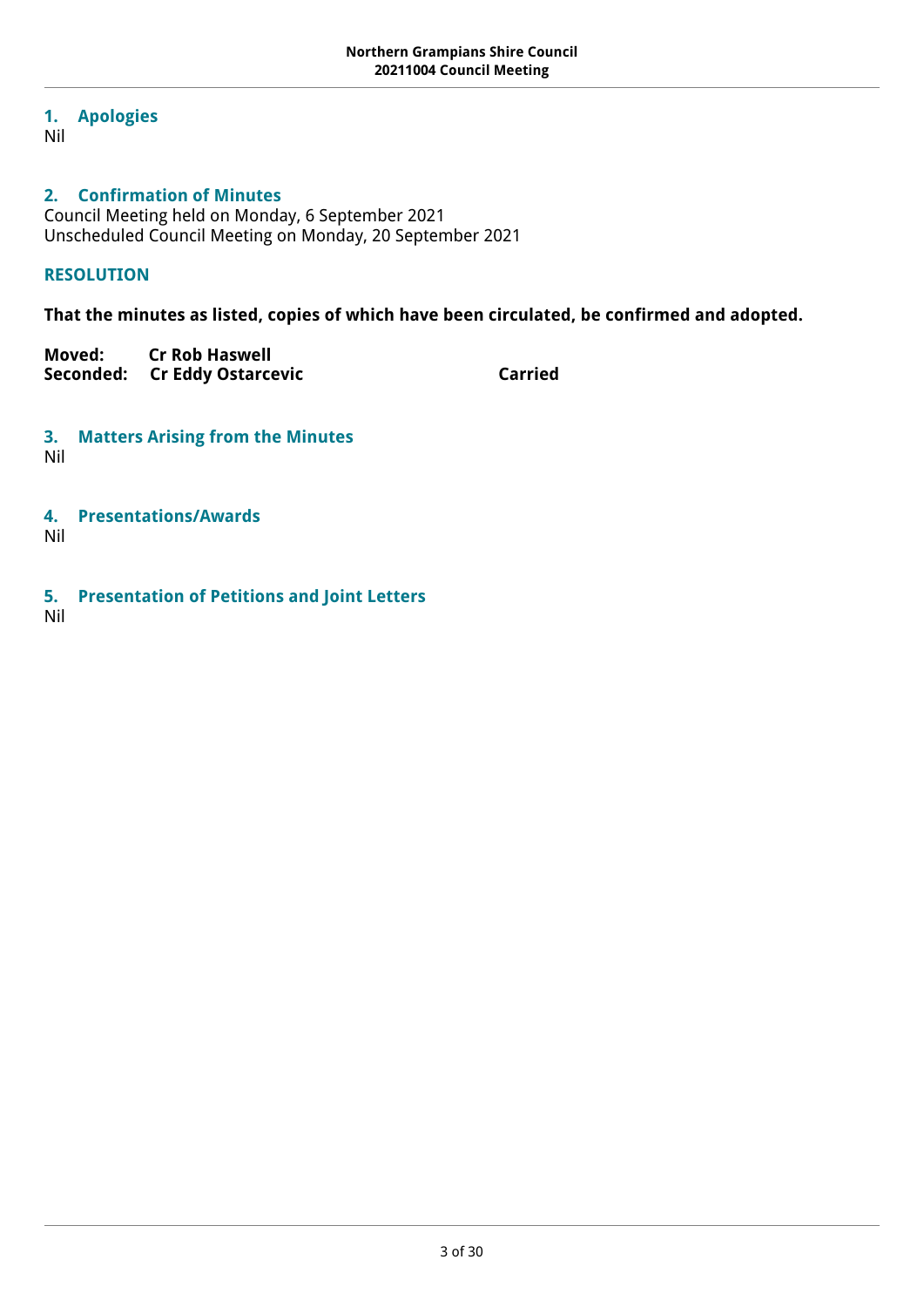## <span id="page-3-0"></span>**6. Disclosure of a Conflict of Interest at a Council Meeting**

**A Councillor who has a conflict of interest in a matter being considered at a Council meeting at which he or she-**

**(i) is present must disclose that conflict of interest by explaining the nature of the conflict of interest to those present at the Council meeting immediately before the matter is considered; or (ii) intends to be present must disclose that conflict of interest by providing to the Chief Executive Officer before the Council meeting commences a written notice-**

- **advising of the conflict of interest;**
- explaining the nature of the conflict of interest; and
- detailing, if the nature of the conflict of interest involves a Councillor's relationship with or a **gift from another person, the-**
	- **name of the other person**
	- **nature of the relationship with that other person or the date on receipt, value and type of gift received from the other person; and**
	- **nature of that other person's interest in the matter;**

**and then immediately before the matter is considered at the meeting announcing to those present that he or she has a conflict of interest and that a written notice has been given to the Chief Executive Officer.**

**The Councillor must, in either event, exclude themselves from the decision-making process, including any discussion or vote on the matter and any action in relation to the matter and leave the Council meeting immediately after giving the explanation or making the announcement (as the case may be) and not return to the meeting until after the matter has been disposed of.**

## **Members of Staff**

**A member of Council staff must disclose any conflict of interest in a matter in respect of which they are preparing or contributing to the preparation of a report for a Council meeting. They must immediately upon becoming aware of the conflict of interest, provide a written notice to the Chief Executive Officer disclosing the conflict of interest and explaining its nature.**

Nil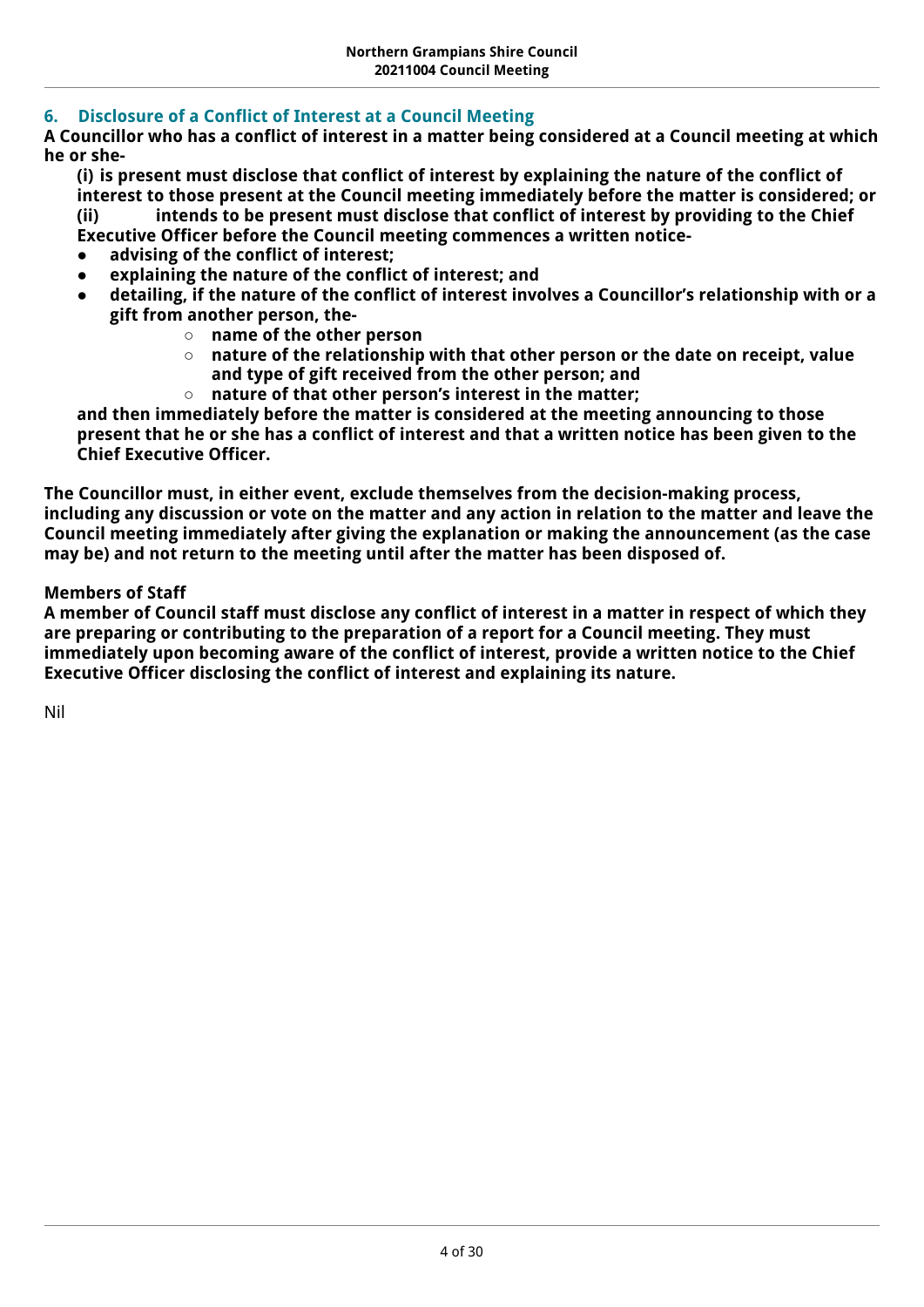## <span id="page-4-0"></span>**7. Informal Meetings of Councillors**

[Liana Thompson, Chief Executive Officer]

Council's Governance Rules require that if there is a meeting of Councillors that-

- is scheduled or planned for the purpose of discussing the business of Council or briefing Councillors;
- is attended by at least one member of Council staff; and
- is not a Council meeting, delegated committee meeting or community asset committee meeting

the Chief Executive Officer must ensure that a summary of the matters discussed at the meeting are:

- tabled at the next convenient Council meeting; and
- recorded in the minutes of that Council meeting.

The records for the period since the last Council Meeting are listed below.

| $\div$ Date | <b>Meeting Description</b>                   | ↓ Matters Considered At The Informal Meeting:                                   |                                                     | <b>Conflict Of Interest Disclosures</b> |                                                     |
|-------------|----------------------------------------------|---------------------------------------------------------------------------------|-----------------------------------------------------|-----------------------------------------|-----------------------------------------------------|
|             |                                              | 8.1 Annual Report 2020-21                                                       |                                                     |                                         |                                                     |
|             |                                              | 8.2 Revenue and Rating Plan Details Discussion                                  |                                                     |                                         |                                                     |
|             |                                              | 8.3 Asset Plan Introduction                                                     |                                                     |                                         |                                                     |
| 20/09/2021  |                                              | 8.4 St Arnaud Tennis Club Options                                               |                                                     |                                         | <b>Councillor/Officer Item Number Left Meeting?</b> |
|             | Sustainable Infrastructure Briefing          | 9.1 C4 2021/22 - Grampians Gate Caravan Park Amenities Block Upgrade            | Nil                                                 | Nil                                     | Nil                                                 |
|             |                                              | 9.2 C9 2019/20 - Provision of Public Convenience and Facilities Cleaning        |                                                     |                                         |                                                     |
|             |                                              | 10.1 Council Agenda Review                                                      |                                                     |                                         |                                                     |
|             |                                              | <b>Planning and Building Services Update</b>                                    |                                                     |                                         |                                                     |
|             | <b>Economic Growth Briefing</b>              | 8.1 10am Presentation - AusNet                                                  |                                                     |                                         |                                                     |
|             |                                              | 8.2 Business Assistance Package Redesign                                        | <b>Councillor/Officer Item Number Left Meeting?</b> |                                         |                                                     |
| 13/09/2021  |                                              | <b>8.3 Delegations Update</b>                                                   | Nil                                                 | Nil                                     | Nil                                                 |
|             |                                              | 8.4 Governance Rules                                                            |                                                     |                                         |                                                     |
|             | <b>Lifestyles and Community Briefing</b>     | 7.1. Revenue and Rating Plan Discussion                                         |                                                     |                                         |                                                     |
|             |                                              | 7.2. Engagement Overview to Financial Plan                                      | <b>Councillor/Officer Item Number Left Meeting?</b> |                                         |                                                     |
| 06/09/2021  |                                              | 7.3. Lord Nelson Park Multipurpose Clubroom Development - Update                | Nil                                                 | Nil                                     | Nil                                                 |
|             |                                              | 8.1. Council Agenda Review                                                      |                                                     |                                         |                                                     |
|             | <b>Organisational Effectiveness Briefing</b> | 8.1 Council Action Plan 2021-22                                                 |                                                     |                                         |                                                     |
|             |                                              | 8.2 Draft Domestic Animal Management Plan                                       |                                                     |                                         |                                                     |
|             |                                              | 8.3 Road Management Plan 2020-21 Compliance                                     | <b>Councillor/Officer Item Number Left Meeting?</b> |                                         |                                                     |
| 30/08/2021  |                                              | <b>8.4 Planning Application Request</b>                                         | Nil                                                 | Nil                                     | Nil                                                 |
|             |                                              | 8.5 Audit and Risk Committee - Activity Report, Committee Chair and Honorariums |                                                     |                                         |                                                     |
|             |                                              | 8.6 Proposed Road Naming - Zebina Lane                                          |                                                     |                                         |                                                     |

## **RESOLUTION**

**That the report on Informal Meetings of Councillors be approved.**

**Moved: Cr Kevin Erwin** Seconded: Cr Rob Haswell **Carried** Carried

<span id="page-4-1"></span>**8. Items Brought Forward** Nil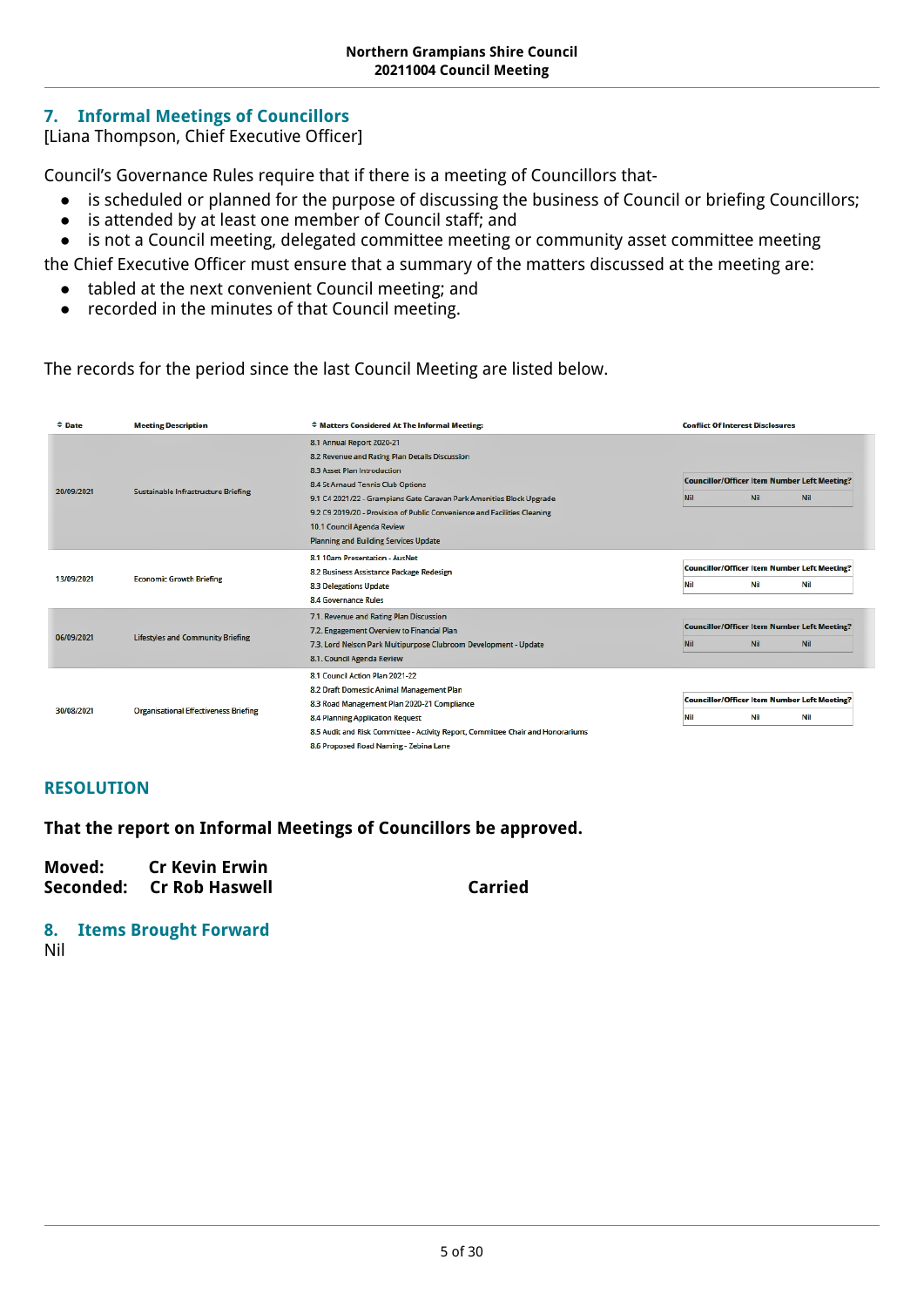## <span id="page-5-0"></span>**9. Consideration of Reports of Officers**

<span id="page-5-1"></span>**9.1. Enhance Lifestyle and Community**

## <span id="page-5-2"></span>**9.1.1. Appointment of Walkers Lake Advisory Group**

## **Author/Position: Tony Dark, Senior Placemaker**

## **Purpose**

The purpose of this report is to provide recommendations to appoint new members to the Walkers Lake Advisory Group.

## **Summary**

The Walkers Lake Advisory Group (the Group) was formed by Council in 2014 and provides a community view and valuable input into the management of the Walkers Lake Reserve. The Group currently consists of up to seven community members, up to two Councillors (one Councillor will chair meetings), one Council officer and invited government and non-government stakeholders, eg Landcare.

Michelle Clark, who was a community member, has resigned and three members have fulfilled their term with the Group, Trevor Baldock, Colin Coates and Wayne Robbins, creating four vacancies.

The vacancies were advertised in the North Central News seeking expressions of interest in accordance with the Terms of Reference.

Seven applications were received for the vacant positions, which were shortlisted by Council's selection panel which included two Council officers and two Councillors.

## **Recommendation**

**That Council:**

- **approves the appointment of Carol Campbell, Debra Meagher, Haviva Perkal and Russell Steel to the Walkers Lake Advisory Group as community members; and**
- **approves the appointment of Andrew Borg, Facilitator of Buloke and Northern Grampians Landcare Network, as the Landcare representative to the Walkers Lake Advisory Group.**

## **RESOLUTION**

**That Council:**

- **approves the appointment of Carol Campbell, Debra Meagher, Haviva Perkal and Russell Steel to the Walkers Lake Advisory Group as community members; and**
- **approves the appointment of Andrew Borg, Facilitator of Buloke and Northern Grampians Landcare Network, as the Landcare representative to the Walkers Lake Advisory Group.**

**Moved: Cr Kevin Erwin Seconded: Cr Tony Driscoll Carried Carried**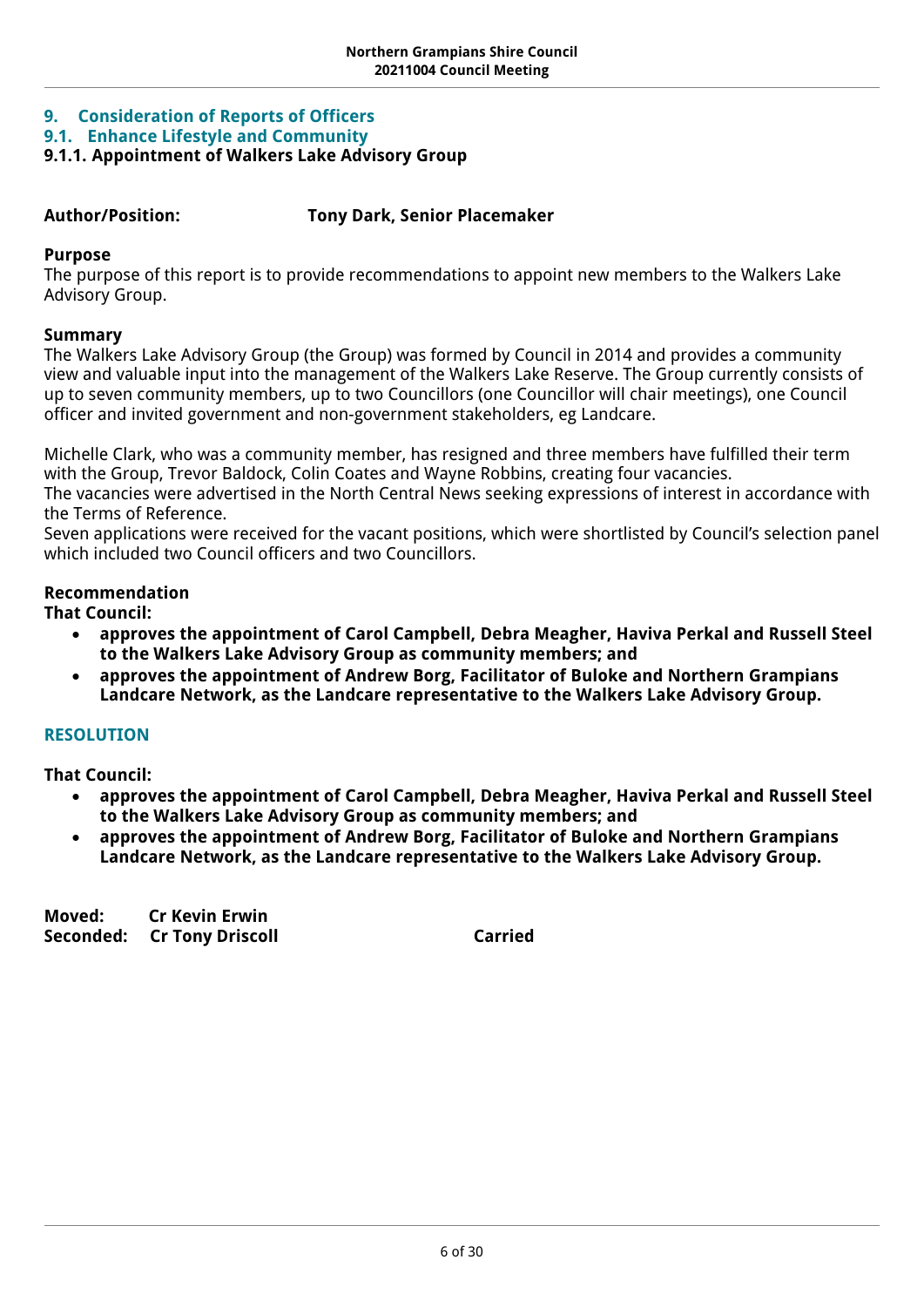## **Background/Rationale**

The Walkers Lake Advisory Group (the Group) is an advisory committee established in 2014. The Group is guided by its Terms of Reference, which include the structure of the committee, the process for appointments to the Group and review of the Terms of Reference.

The Group comprises of two Councillors (one Councillor will chair meetings) appointed annually, and community members, appointed for four years. The Group has no powers conferred to it by Council. The Terms of Reference require all positions to be advertised publicly. The Councillors designated are responsible for evaluating the applications with regards to the qualities set out in the Terms of Reference, and making a recommendation to Council to appoint the member/s.

The positions were advertised in the North Central News and on Northern Grampians Shire Council social media.

## **Legislation, [Council Plan](https://northerngrampiansshire.sharepoint.com/:w:/s/Finance/EbSqlK3ZR1JBpeoaUDSM6wYBI17jS3S-1Y0QeMwFznW4uw?e=raFkIp&wdLOR=cD9E1C91E-8842-48B4-9A77-6B8AC9D433AC)[,](https://docs.google.com/document/d/15hJirPjjxh1_9YgI9CUFlN1_nOLrIs9ojxVxlZYIGto/edit) Strategy and Policy Implications**

The objectives of the Terms of Reference align with Council's Council Plan aims of Enhance Lifestyles and Community, Protect and Enhance our Natural and Cultural Environment.

## **Options**

## **Option 1**

That Council:

- approves the appointment of Carol Campbell, Debra Meagher, Haviva Perkal and Russell Steel to the Walkers Lake Advisory Group as community members; and
- approves the appointment of Andrew Borg, Facilitator of Buloke and Northern Grampians Landcare Network, as the Landcare representative. **[recommended]**

## **Option 2**

That Council does not approve the recommendation. **[not recommended]**

## **Implications**

This report has considered Social, Heritage/Cultural, Amenity, Human Rights/Privacy, Environmental, Economic and Marketing, Risk Management, Financial and Asset Management implications where applicable. Any identified implications have been addressed within this report.

## **Procurement**

Not applicable

## **Community Engagement**

The Walkers Lake Advisory Group has been consulted.

### **Innovation and Continuous Improvement**

The report does not raise any matters of innovation or improvements*.*

### **Collaboration**

No collaboration with other councils, governments and statutory bodies was sought or provided.

## **Officer's Declaration of Interest**

All officers providing advice to Council must disclose any interests, including the type of interest.

### Tony Dark, Senior Placemaker

In providing this advice as the author, I have no disclosable interests in this report.

## **Attachments**

Nil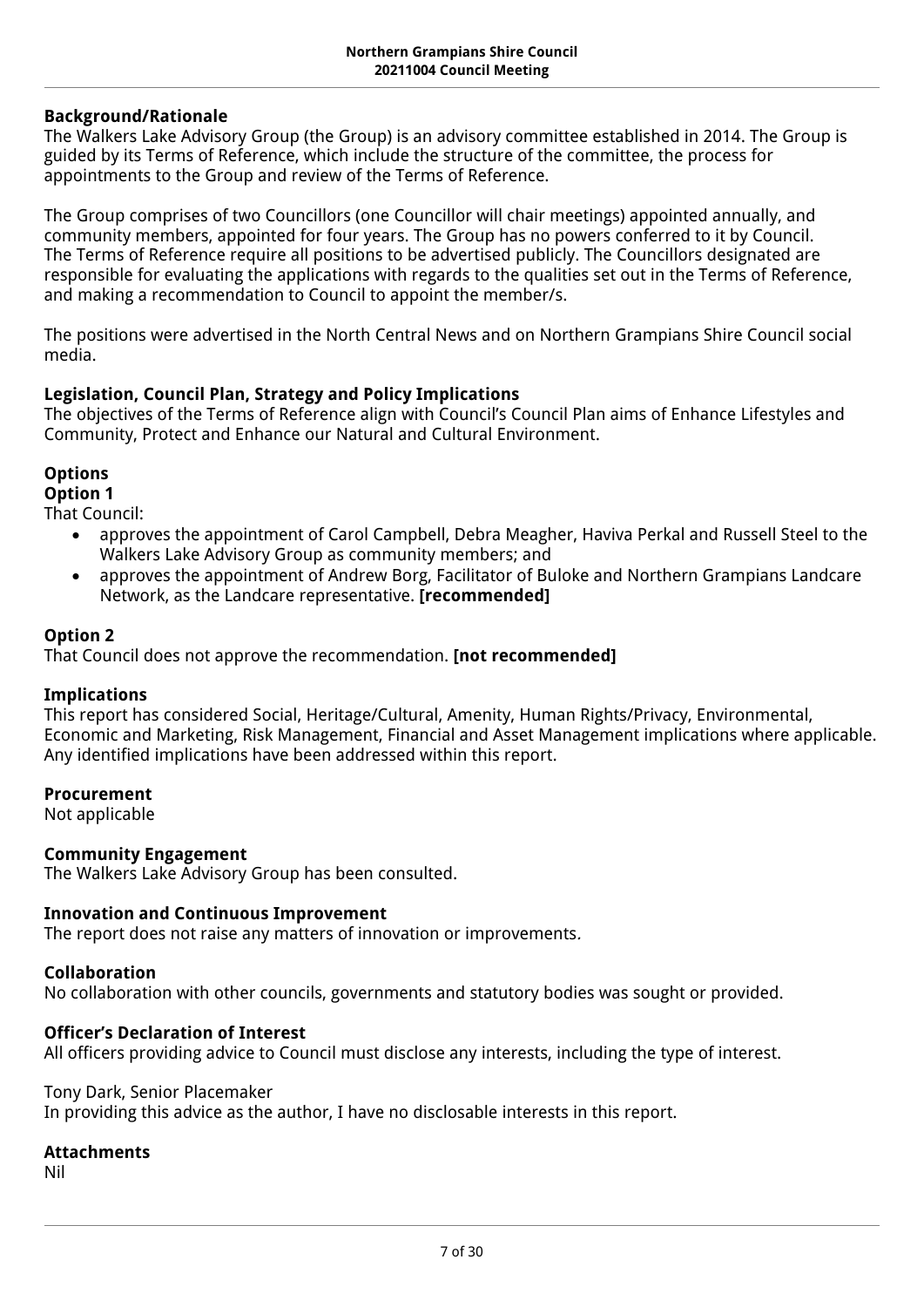## <span id="page-7-0"></span>**9.2. Boost Economic Growth** Nil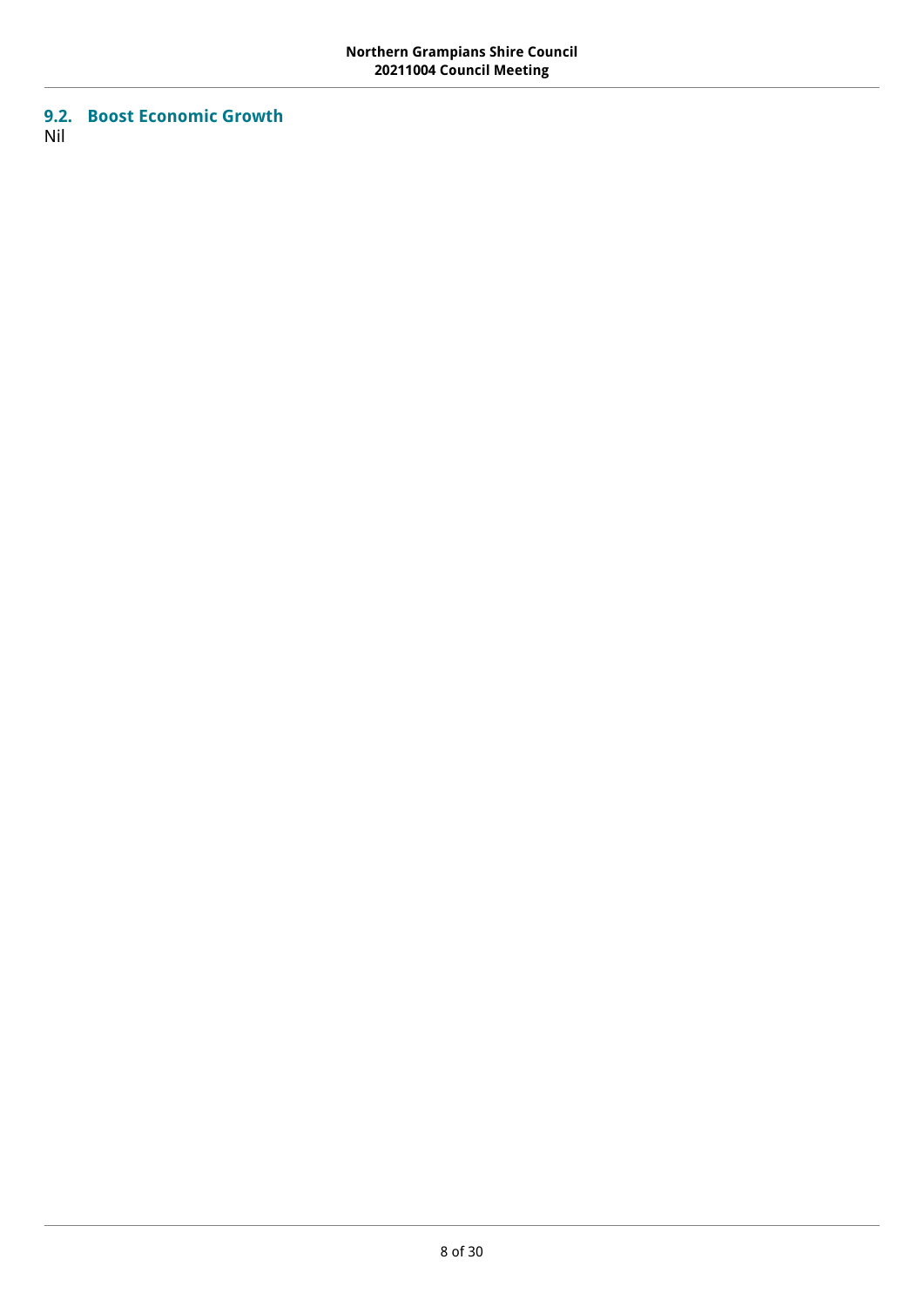<span id="page-8-0"></span>**9.3. Providing Sustainable Infrastructure** Nil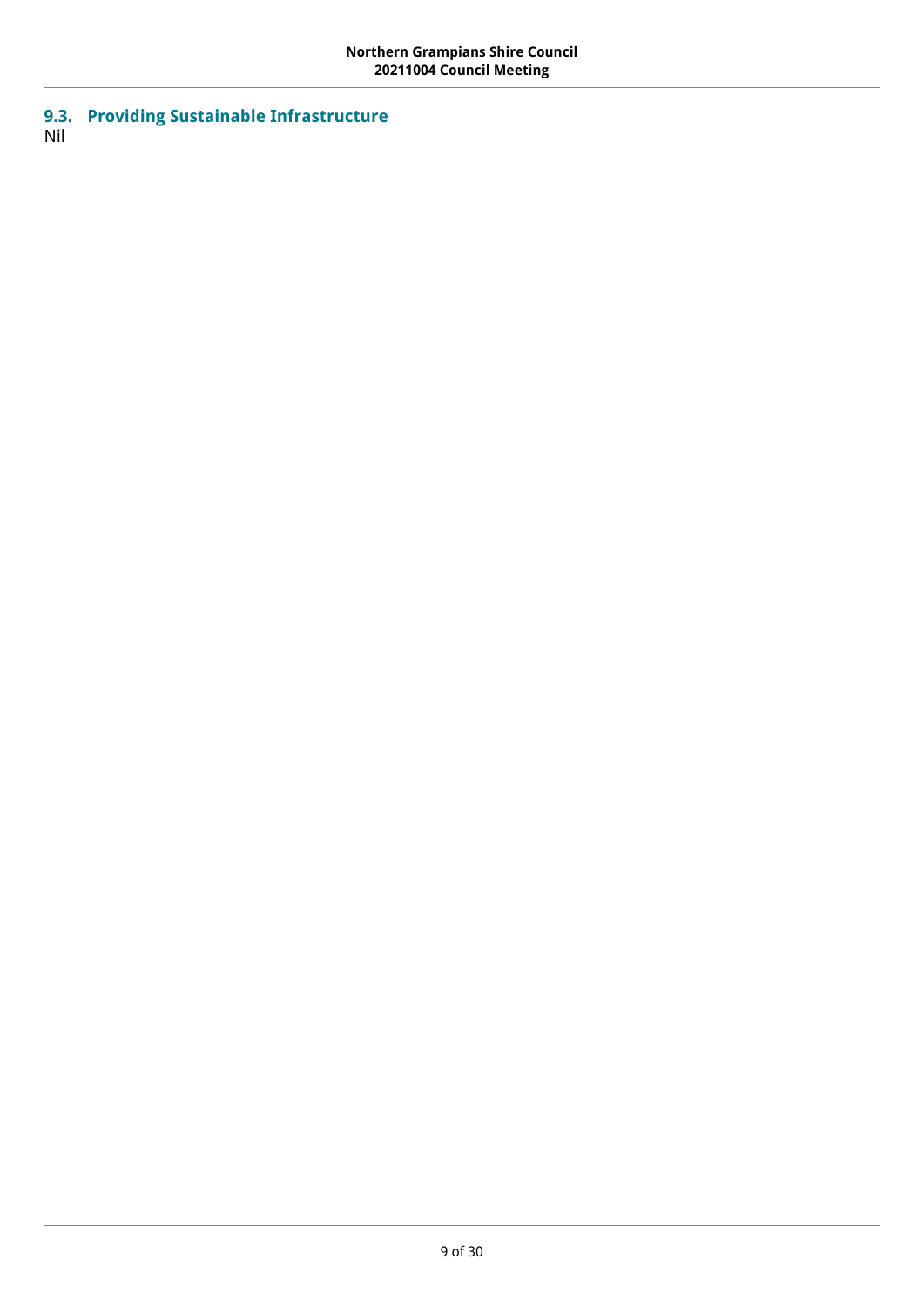## <span id="page-9-0"></span>**9.4. Improve Organisational Effectiveness**

## <span id="page-9-1"></span>**9.4.1. Audio-Visual Recording Policy**

## **Author/Position: Mary Scully, Manager Governance and Civic Support**

## **Purpose**

To adopt the Audio-Visual Recording Policy for public Council Meetings.

## **Summary**

Council has agreed to livestream and record public Council Meetings and this policy sets out a framework to provide flexibility in how people participate in Council Meetings.

## **Recommendation**

**That Council adopts the Audio-Visual Recording Policy.**

## **RESOLUTION**

**That Council adopts the Audio-Visual Recording Policy.** 

| Moved: | <b>Cr Lauren Dempsey</b>  |         |
|--------|---------------------------|---------|
|        | Seconded:  Cr Rob Haswell | Carried |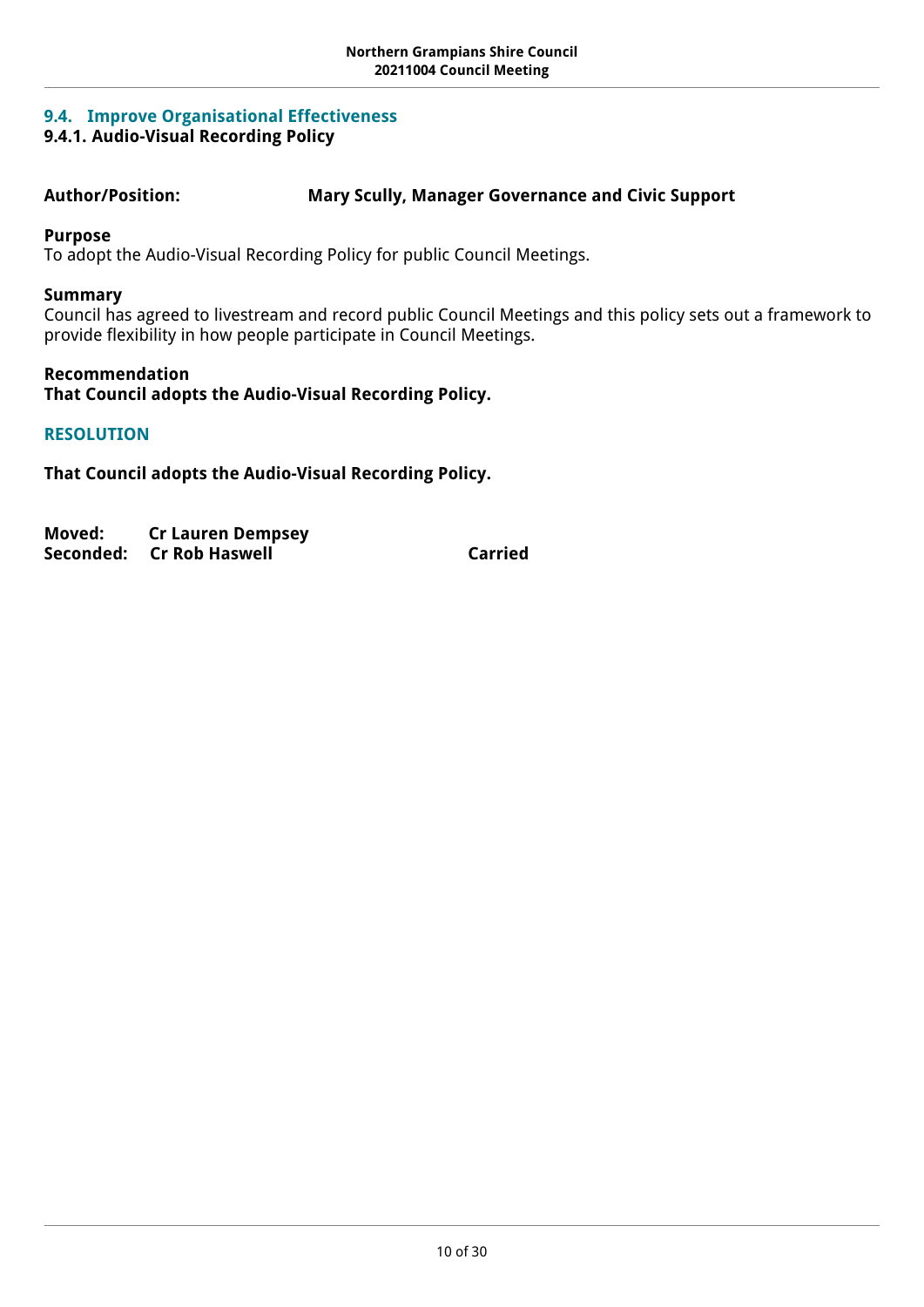## **Background/Rationale**

Council's *Governance Rules 2020* provide that Council may adopt policies, guidelines, and procedures from time to time relating to public participation including livestreaming or broadcasting and recording of meetings and the use of available technology and systems to ensure the smooth and efficient conduct of Council Meetings.

This policy sets out the framework for livestreaming and audio-visual recording of public Council Meetings to encourage wider community involvement in Council Meetings and provide transparency and accountability. Providing flexibility in how people participate in Council Meetings creates genuine opportunity and access for all people to make meaningful and constructive contributions to Council decision-making and increase public trust in Council decisions.

Implications considered in the policy include the protection of personal and sensitive information, gender equality and inclusion by providing more flexible access to and participation in meetings, compliance with recordkeeping compliance and the risks to council from defamation and copyright and privacy breaches.

## **Legislation, [Council Plan](https://northerngrampiansshire.sharepoint.com/:w:/s/Finance/EbSqlK3ZR1JBpeoaUDSM6wYBI17jS3S-1Y0QeMwFznW4uw?e=raFkIp&wdLOR=cD9E1C91E-8842-48B4-9A77-6B8AC9D433AC)[,](https://docs.google.com/document/d/15hJirPjjxh1_9YgI9CUFlN1_nOLrIs9ojxVxlZYIGto/edit) Strategy and Policy Implications**

Council Plan – Improve Organisational Effectiveness – Being a better Council

**Options**

**Option 1**

That Council adopts the Audio-Visual Recording Policy. **[recommended]**

## **Option 2**

That Council adopts the proposed policy with amendments. **[not recommended]**

## **Option 3**

That Council does not adopt the Audio-Visual Recording Policy. **[not recommended]**

### **Implications**

Any identified sustainability issues (economic, social, environmental or climate change) or heritage/cultural, amenity, human rights/gender equality, privacy, risk management, budgetary and asset management implications have been addressed in this report.

### **Procurement**

Not applicable

## **Community Engagement**

Recording of Council Meetings will be actively promoted to the community via council's website, advertising, and on social media*.* Appropriate signage and notices on Council papers will inform the community that their personal information will be recorded and only used for a related purpose.

## **Innovation and Continuous Improvement**

Livestreaming and audio-visual recording of Council Meetings are recognised as promoting and implementing the democratic process at the council level and will provide the public, including those unable to attend meetings in person, with access to Council decision-making and increase public awareness of the decision-making process.

Livestreaming and audio-visual recording of Council Meetings will assist in the preparation of complete and accurate minutes and enable verification of minutes where specific issues of accuracy are raised.

## **Collaboration**

Not applicable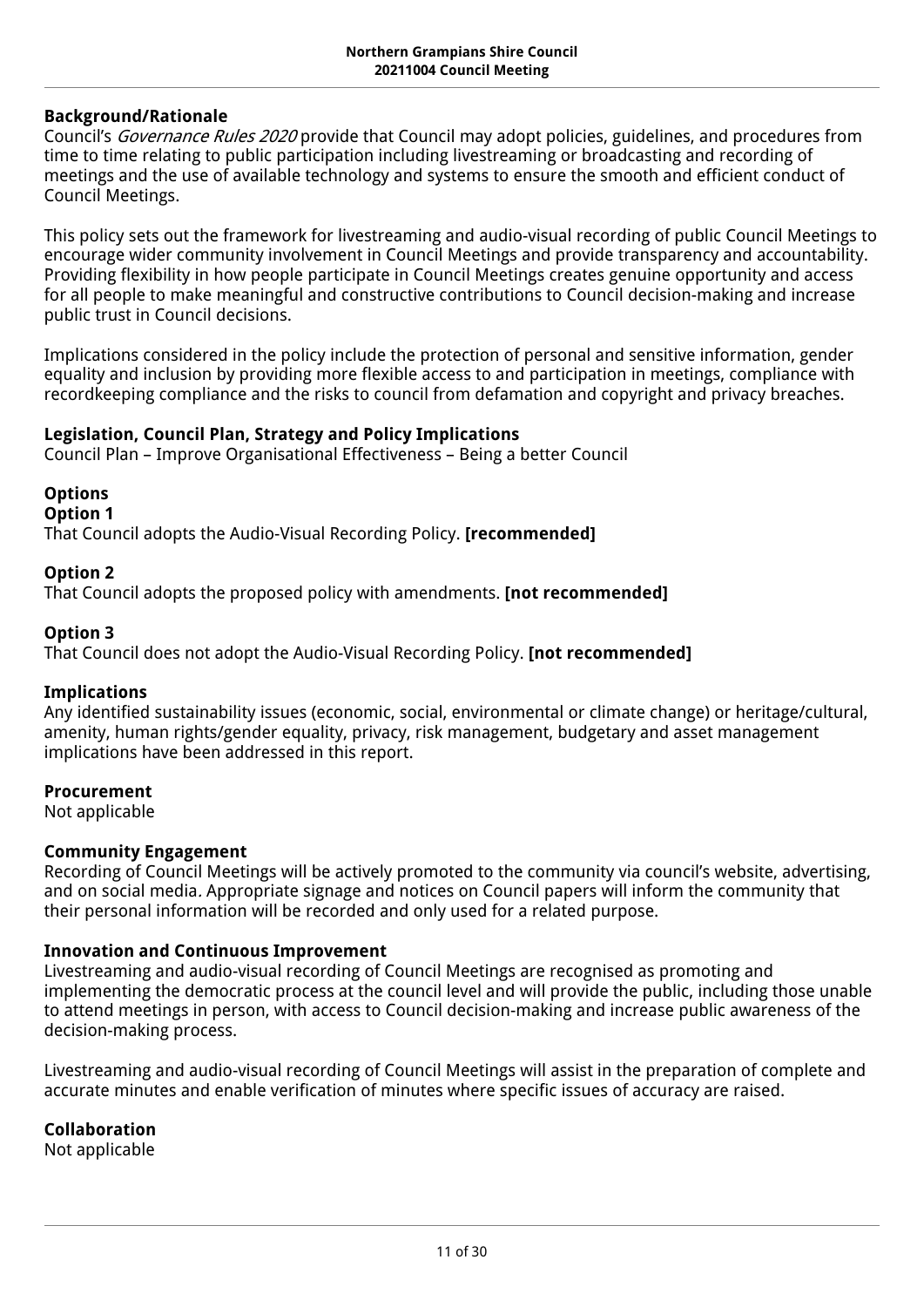## **Officer's Declaration of Interest**

All officers providing advice to Council must disclose any interests, including the type of interest.

Mary Scully, Manager Governance and Civic Support In providing this advice as the author, I have no disclosable interests in this report.

## **Attachments**

1. Audio- Visual Recording Policy [**9.4.1.1** - 6 pages]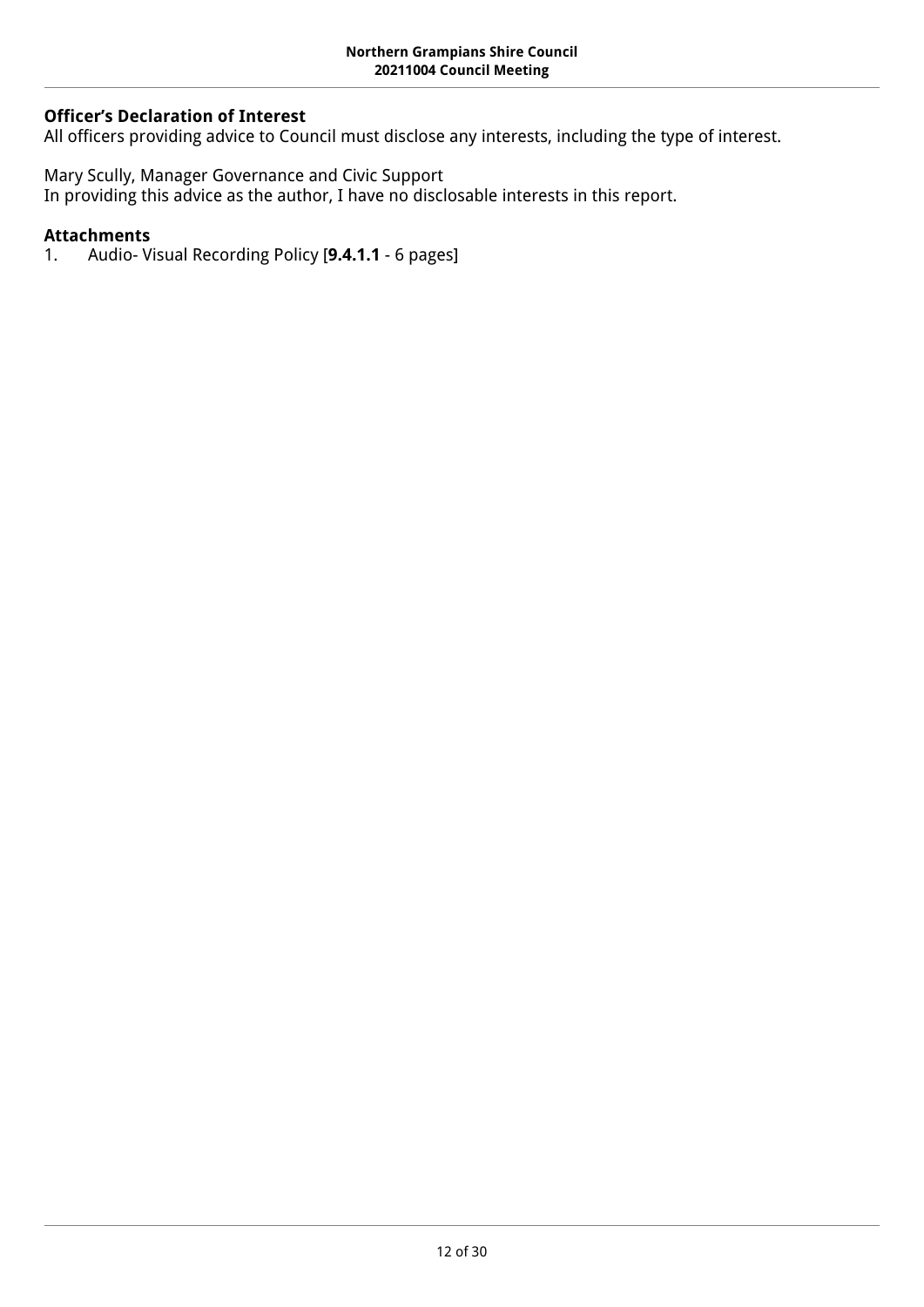## **Audio-Visual Recording Policy**



October 2021



Northern Grampians Shire Council<br>LIVE | WORK | INVEST | VISIT

### **CONTACT US**

- M ngshire@ngshire.vic.gov.au
- $\bigoplus$ www.ngshire.vic.gov.au
- $\mathbf{Q}$  $(03)$  5358 8700
- PO Box 580 Stawell VIC 3380 肉

#### **CONNECT WITH US**

- facebook.com/ngshire 0
- O @ngshire
- $\bf \bm \omega$ @northerngrampiansshire
- 器 #ngshire #liveworkinvestvisit #wandervictoria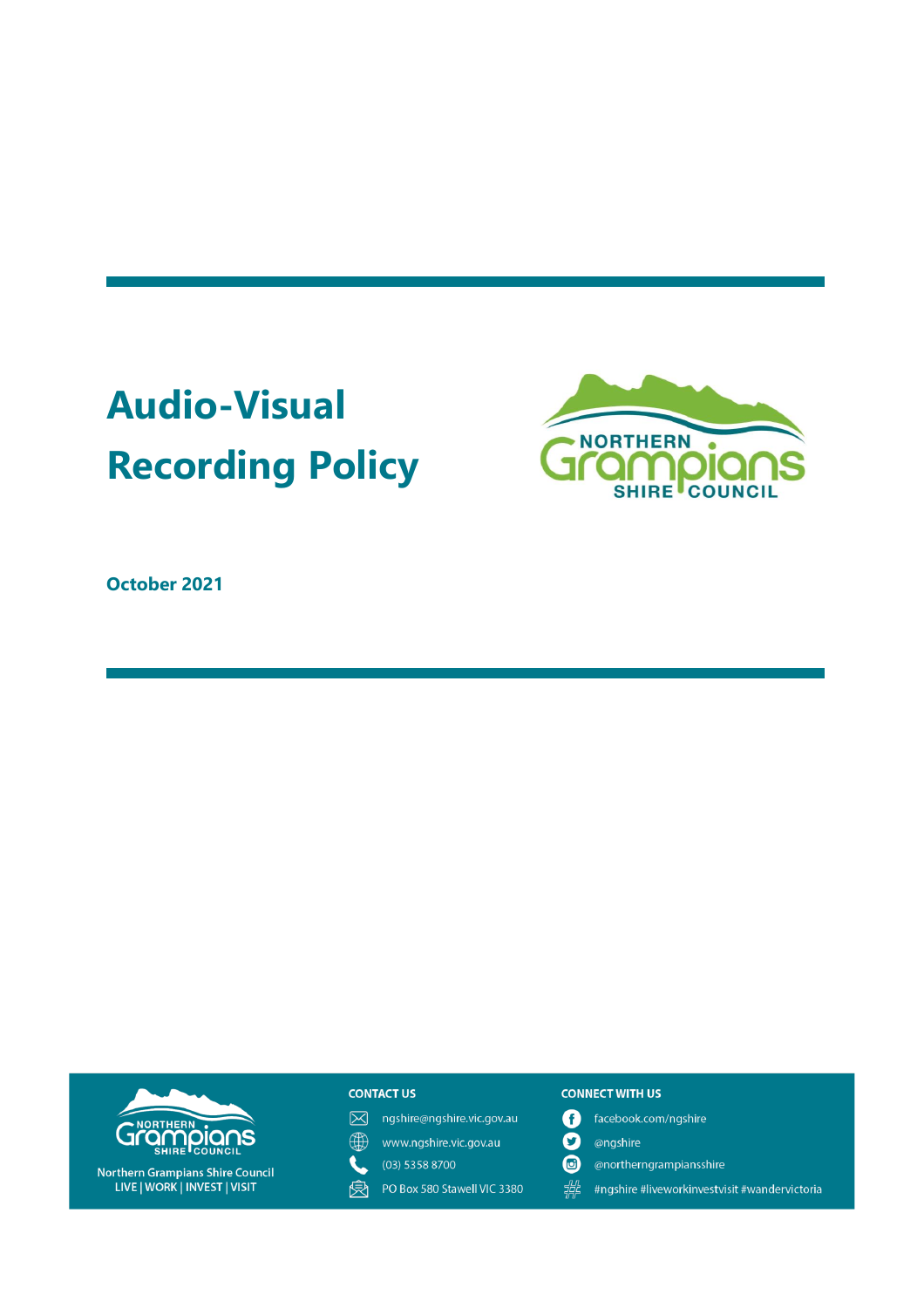## **Audio-Visual Recording Policy**



## **Council Policy**

| <b>Responsible director</b>    |
|--------------------------------|
| <b>Responsible officer</b>     |
| <b>Functional area</b>         |
| <b>Date adopted by Council</b> |
| <b>Review date</b>             |

Director Corporate and Community Services Manager Governance and Civic Support Governance 4 October 2021 October 2025

#### **Purpose**

This policy sets out the framework for livestreaming and audio-visual recording of public council meetings to encourage wider community involvement in council meetings and provide transparency and accountability. Council believes that providing flexibility in how people participate in council meetings creates genuine opportunity and access for all people to make meaningful and constructive contributions to council decisionmaking and increase public trust in council decisions.

#### **Background**

Council's Governance Rules 2020 provide that council may adopt policies, quidelines, and procedures from time to time relating to public participation including livestreaming or broadcasting and recording of meetings and the use of available technology and systems to ensure the smooth and efficient conduct of council meetings.

#### **Scope**

This policy applies to all public council meetings, councillors, council officers and members of the public as visitors in the public gallery and as participants in the public meeting.

The policy applies to the recording of virtual council meetings to the extent that it complies with the COVID-19 Omnibus (Emergency Measures) Act 2020 and Ministerial Good Practice Guideline MGPG-1: Virtual Meeting

This policy does not apply to the audio-visual recording of council meetings by the media or any other person.

#### **Policy Objective**

Livestreaming and audio-visual recording of council meetings are recognised as promoting and implementing the democratic process at the council level and providing the public, including those unable to attend meetings in person, with access to council decision-making and increasing public awareness of the decisionmaking process.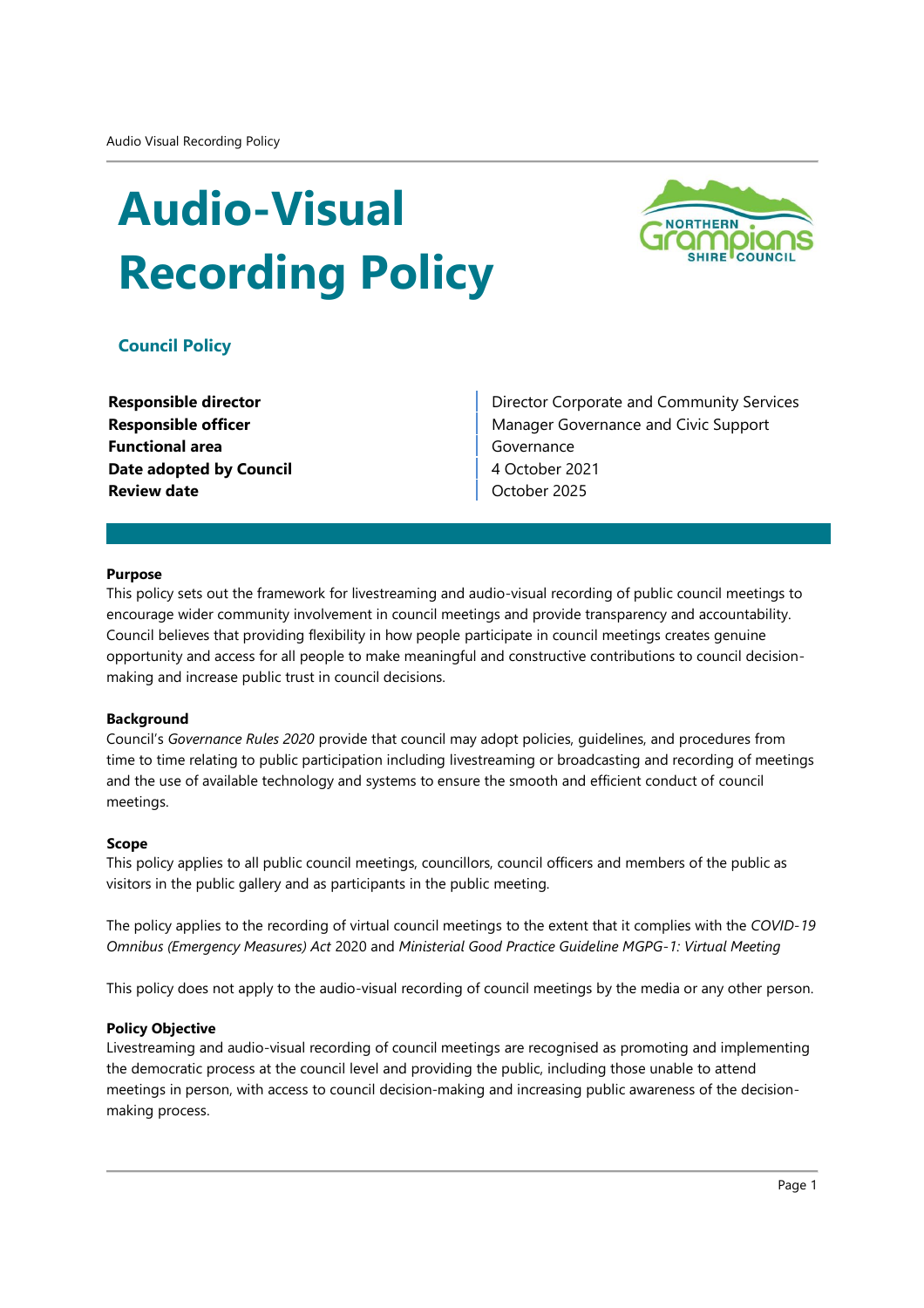Livestreaming and audio-visual recording of council meetings will assist in the preparation of complete and accurate minutes and enable verification of minutes where specific issues of accuracy are raised.

The policy is supported by the following guidelines:

#### Livestreaming and audio-visual recording

Council officers will livestream and record public council meetings that can be viewed on council's YouTube channel or via a link on the council's website.

Cameras will be utilised to capture the council table where councillors and officers sit during the council meeting. During Public Question Time members of the community may have their image captured and recorded.

In the event of identification and treatment of problematic content or the unlawful disclosure of personal, health or sensitive information about individuals which is likely to harm a person's reputation or cause offence to a reasonable person, the Mayor reserves the discretion to ask that the audio-visual recording of the meeting be stopped or the recording to be not published on the council's website or made available in any form until the content had been removed.

#### **Public notification**

There will be signage visibly displayed at the entrance to the council chamber to inform members of the public gallery that the meeting is being recorded and livestreamed to council's YouTube channel. Signage will include that the recording of the meeting will also be made available on council's website.

The council's website will also include notification on its council meetings page to notify the public that meetings are now being recorded and livestreamed.

While all care will be taken to ensure the privacy of members of the public gallery is maintained, council will inform them that their presence may be captured on the recording.

At the commencement of the council meeting the Mayor will remind members of the public gallery that the council meeting is being livestreamed and recorded and made public on the council's website.

### Meetings closed to the public

If during the council meeting council resolves to close the meeting (whole or in part) to the public in accordance with section 66(2) of the Local Government Act 2020, all livestreaming will be switched off. Recording of the meeting will continue and the viewers informed via a notice that the meeting is closed and will resume at the end of closed council. At the conclusion of the closed council meeting the livestreaming will re-commence to screen the part of the meeting where the Chief Executive Officer reports on the outcome of any decision made during the closed meeting.

#### Public participation in council meetings

The council's Governance Rules 2020 provide for council to respond to questions from the community and for the public to make submissions to council. At each meeting there is an opportunity for members of the public to ask questions and address the meeting which includes them stating their names and addresses and these will be recorded.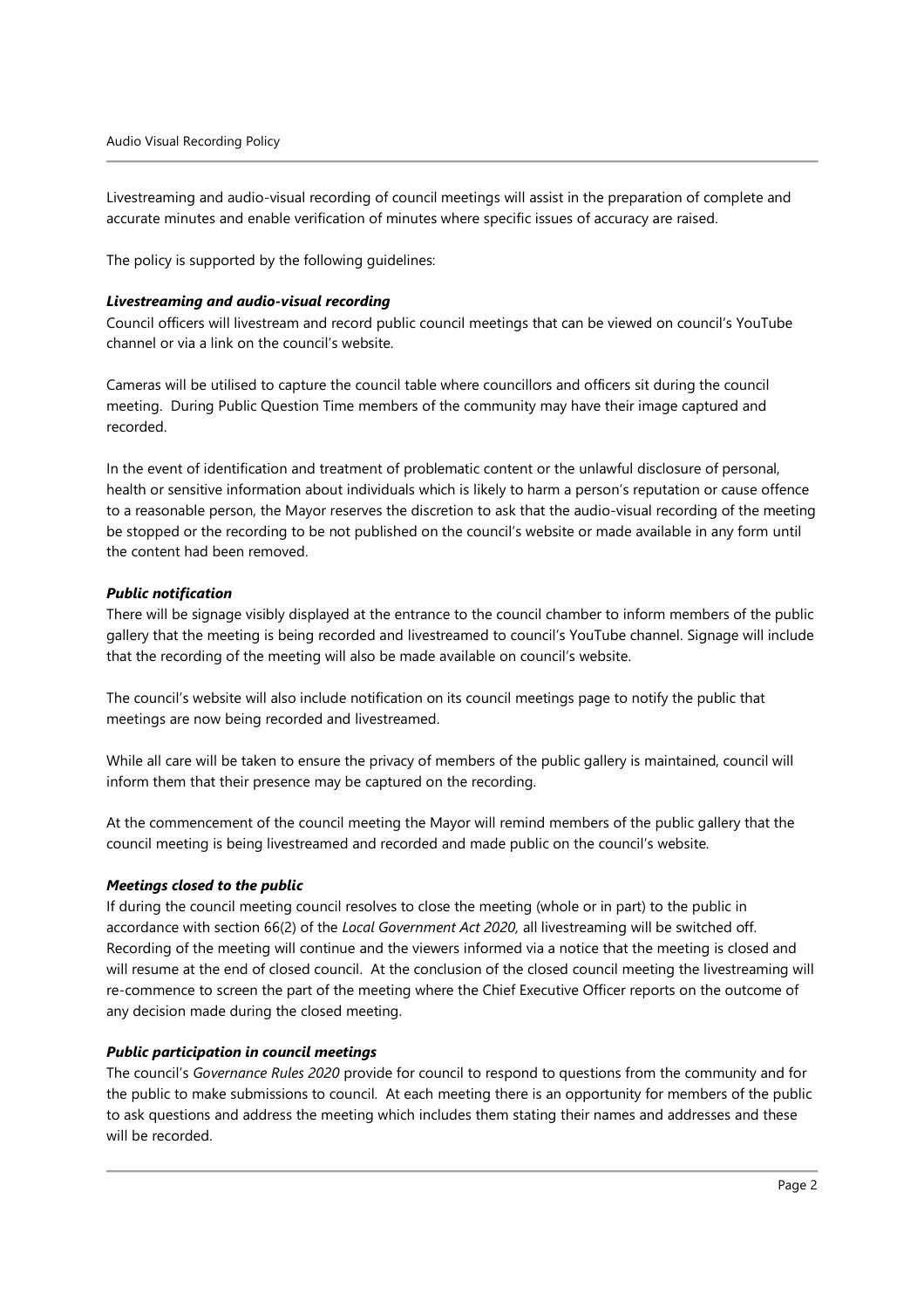In the exceptional circumstances that render an individual unable to be recorded, it is at the Mayor's discretion to call for a motion to close the meeting to the public provided that the request complies with the grounds set out in section 66(2) of the Local Government Act 2020.

Council's Governance Rules 2020 provide that a person in the gallery must not operate film, photograph or use tape-recording or other equipment to reproduce sound and/or images at any meeting without first obtaining the consent of the Chair. The consent of the Chair may be revoked at any time during a meeting by the Chair stating that consent has been revoked and ordering that the recording ceases.

#### **Editing of meeting recordings**

Due to the instantaneous nature of livestreaming the council meeting there will be no editing of its contents.

Audio recordings of council meetings will only be edited before being made available on council's website in the following circumstances:

- when a member of the public who is addressing council has advised that they do not wish for their comments to be included in the audio recording
- to prevent the publishing of material that is offensive, defamatory, breaches copyright or breaches an individual's privacy, health or sensitive information

Audio recordings of council meeting will not be edited:

- because a speaker regrets their remarks
- to save embarrassment regarding comments made
- to edit out meeting procedural errors

A register of edited recordings will be maintained and record the date of the meeting, the matter edited and the reason why the editing was required.

#### Recordkeeping

All council meeting recordings can be downloaded from the council's website. Recordings of the livestream will be made available on council's website within 48 hours (two working days) of the council meeting. Audiovisual recordings can be accessed by the public free of charge.

All audio-visual recordings of council meetings will remain publicly available on the council's website for a period of two years.

Council meeting recordings will be kept for a period of two years and retained/destroyed in accordance with the Northern Grampians Shire Council's Records Management Policy and Public Record Office of Victoria Retention and Disposal Standards and Authorities.

#### **Disclaimers**

Personal and/or sensitive information may be collected about persons during council meetings, particularly where they are participating in the public participation section of the meeting.

If personal/sensitive information is disclosed during the meeting, either by the person directly or by a third party, this information will form part of the audio recordings which will be able to be accessed by members of the public.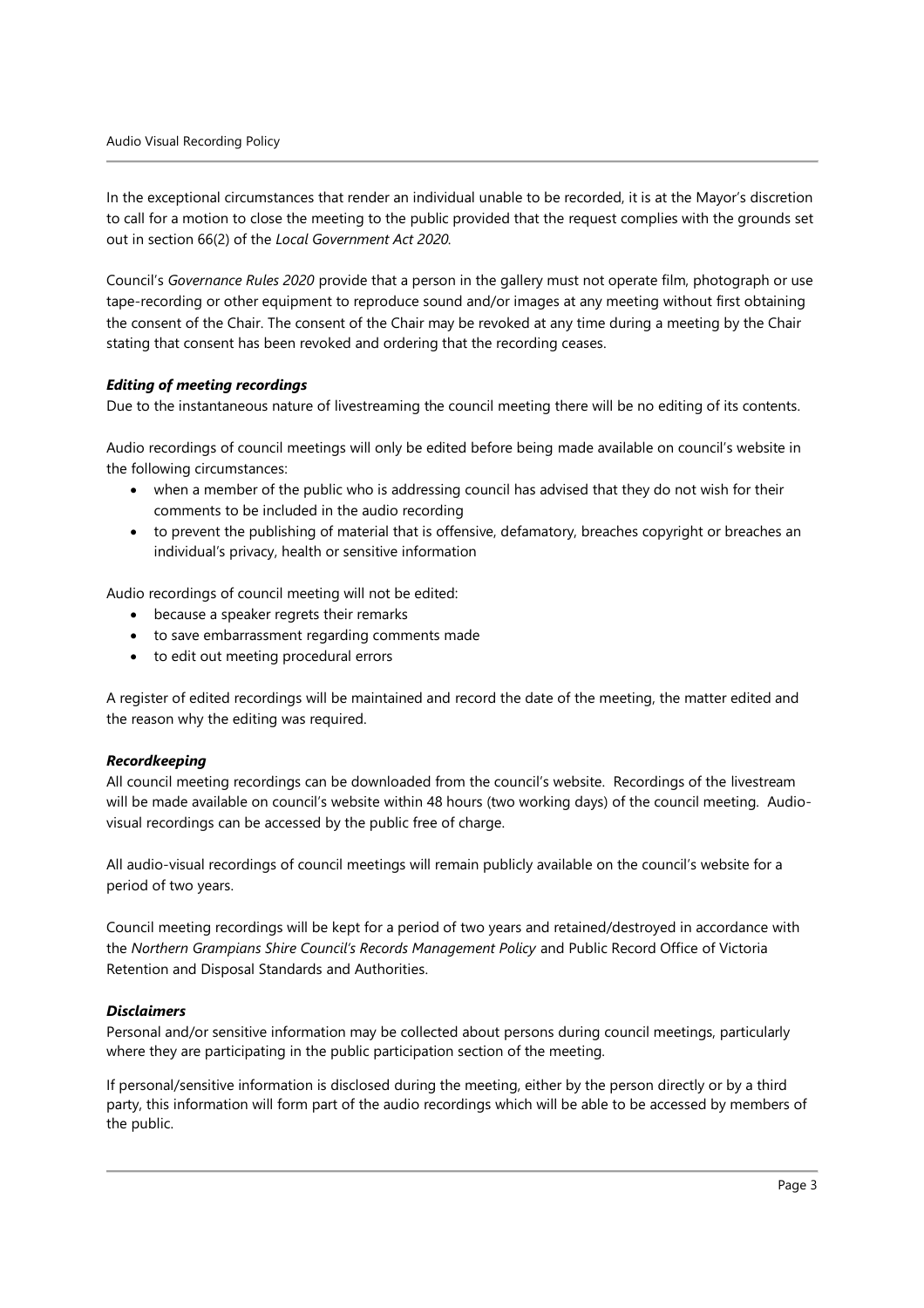By participating in council meetings, individuals consent to the use and disclosure of the information that they share during the meeting (including any personal/sensitive information) for the purposes of council carrying out its functions. Individuals also consent to the disclosure of that information to any person/s who access the recordings of the meeting online.

The opinions or statements made during the council meeting are those of the individual and not the opinions or statements of council.

Council takes no responsibility for technical issues beyond its control which hinder or prevent the production and/or publishing of audio-visual recordings, such as, failure of the recording device, power outages or website unavailability.

#### **Legislation and Standards**

This policy supports the Council Plan 2021-25 Goal to Improve Organisational Effectiveness and Be a Better Council by being a more communicative, collaborative and customer-focused council.

#### **Responsibilities**

The Director Corporate and Community Services and Manager Governance and Civic Support are responsible for the development of and compliance with the policy and guidelines.

#### **Review**

Monitoring and regular assessment of this policy are necessary to ensure it remains current with the council's goals, processes, aims and requirements.

Assessment of the policy will be undertaken every four years to align with the council term to ensure it remains current with the council's goals, processes, aims and requirements and as a means by which to reduce council's exposure to risk. Triggers for an earlier assessment include legislative changes and introduction of new systems or procedures.

#### **Communication and implementation**

The policy will be communicated to the public via signage and council's website. It will be made available to councillors and council offices via the councillor portal, electronic document records management system and the GovernanceMatters Channel and referred to in councillor and staff induction and/or training.

#### **References**

**Northern Grampians Shire Council Governance Rules 2020** Victorian Ombudsman Investigation into the transparency of local government decision making 2016 Ministerial Good Practice Guideline MGPG-1: Virtual Meetings.

#### **Compliance**

This policy requires relevant State Government legislative compliance:

- ☑ Local Government Act 2020
- □ Gender Equality Act 2020
- ☑ Privacy and Data Protection Act 2014
- ☑ Charter of Human Rights and Responsibilities Act 2006
- □ Freedom of Information Act 1982
- ☑ Public Records Act 1973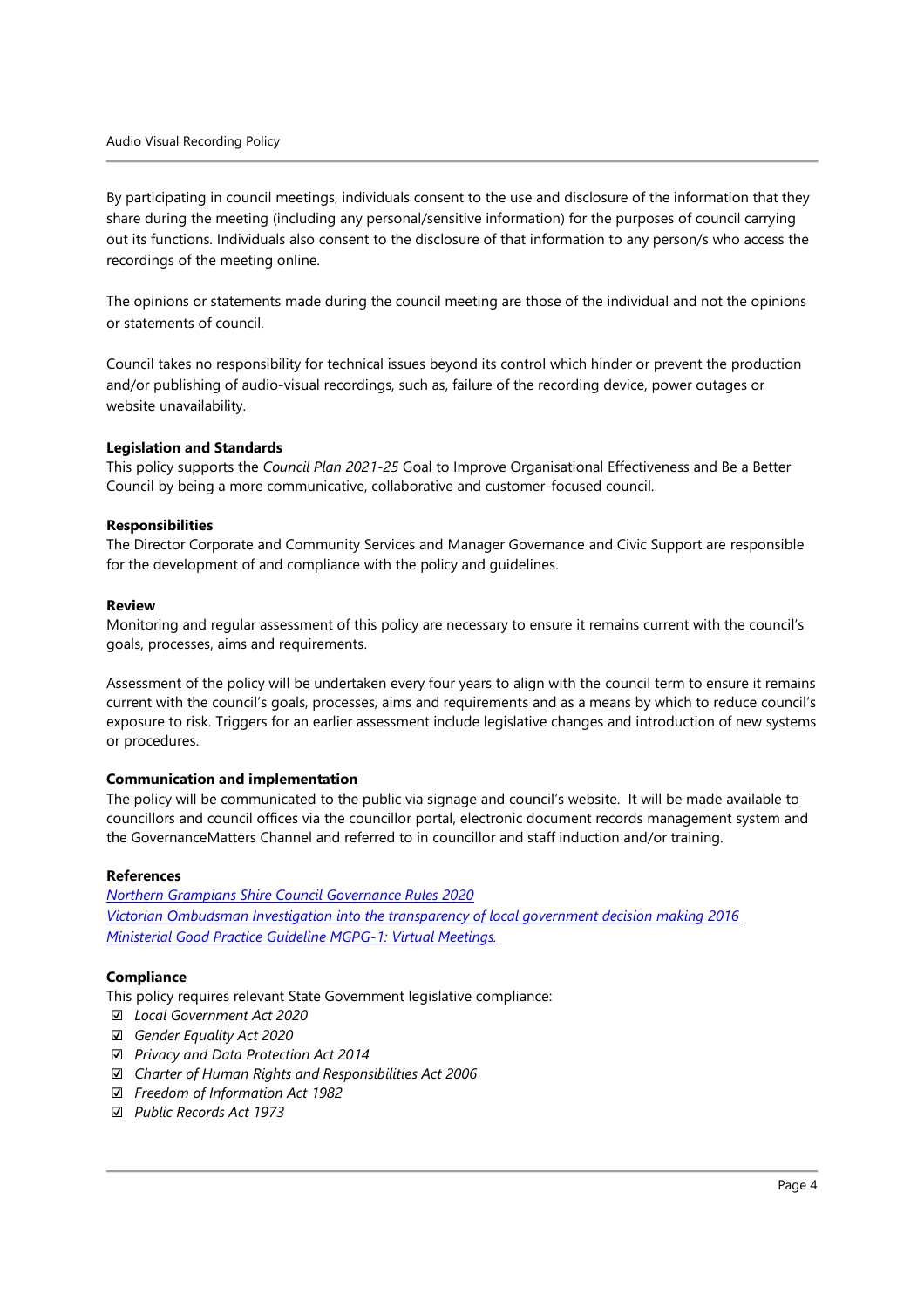#### **Privacy and Data Protection compliance**

This policy has considered council's legal obligations, implications, and exposures. It ensures compliance with the Privacy and Data Protection Act 2014 and Information Privacy Principles (IPPs) to the extent that council will be collecting the personal information of people attending the council meetings. The policy also considers the Victorian Protective Data Security (VPDSS) Framework that adopts a risk-based approach to protective data security and provides governance arrangements to protect identified information security risks across the domains of information, personnel, ICT and physical.

#### **Gender Equality compliance**

Councils must consider where relevant gender equality principles, workplace gender equality of rights, opportunities, responsibilities and outcomes and the promotion of gender equality in the policies, programs, and services it delivers.

Council believes that flexibility in how people can attend and participate in council meetings will enable greater access for members of the community who may have barriers that prevent regular attendance in person at a meeting.

As required under Part 3 of the Gender Equality Act 2020, officers have completed a gender impact assessment as the policy impacts the public. Gender impact assessments assess the effects that a council policy or program may have on people of different genders to ensure the policy better supports Victorians of all genders.

#### **Charter of Human Rights compliance**

It is considered that this policy has a positive impact on the following Human Right identified in the Charter of Human Rights & Responsibilities Act 2006

Taking part in public life - every person has the right to take part in public affairs

#### **Definitions**

Council meeting means a meeting of the council at which all the councillors are, subject to the Local Government Act 2020, entitled to attend and vote, no other person is entitled to vote and a decision to do an act, matter or thing is made by a resolution of the council

#### Review history

| <b>Date</b>       | <b>Review details</b>           | <b>Action</b> |
|-------------------|---------------------------------|---------------|
| 21 September 2021 | Reported to ELT                 |               |
| 27 September 2021 | Reported to Councillor Briefing |               |
| 4 October 2021    | Reported to Council             |               |
|                   |                                 |               |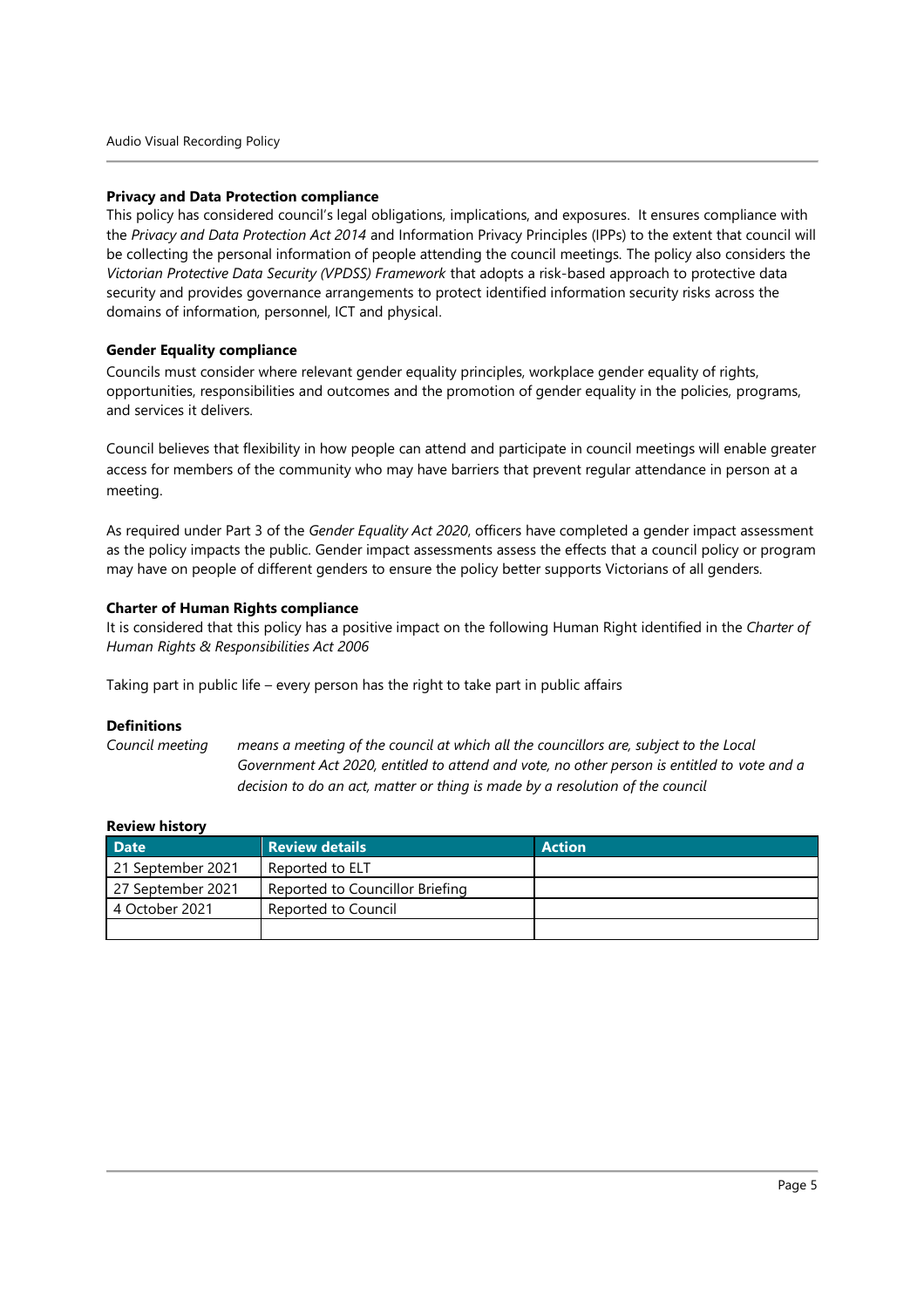## <span id="page-18-0"></span>**9.4.2. Formal Road Naming - Ezard Lane**

## **Author/Position: Mary Scully, Manager Governance and Civic Support**

## **Purpose**

To formally name an unnamed road as Ezard Lane.

## **Summary**

Council is asked to consider the formal naming of an unnamed road between Gordon Street and Kimberley Street, St Arnaud as Ezard Lane. To meet with statutory requirements for naming places in Victoria, Council recently gave public notice of its intention to name the unnamed road as Ezard Lane.

## **Recommendation**

**That Council names the unnamed road between Gordon Street and Kimberley Street, St Arnaud as Ezard Lane.**

## **RESOLUTION**

**That Council names the unnamed road between Gordon Street and Kimberley Street, St Arnaud as Ezard Lane.** 

**Moved: Cr Tony Driscoll Seconded: Cr Eddy Ostarcevic Carried Carried**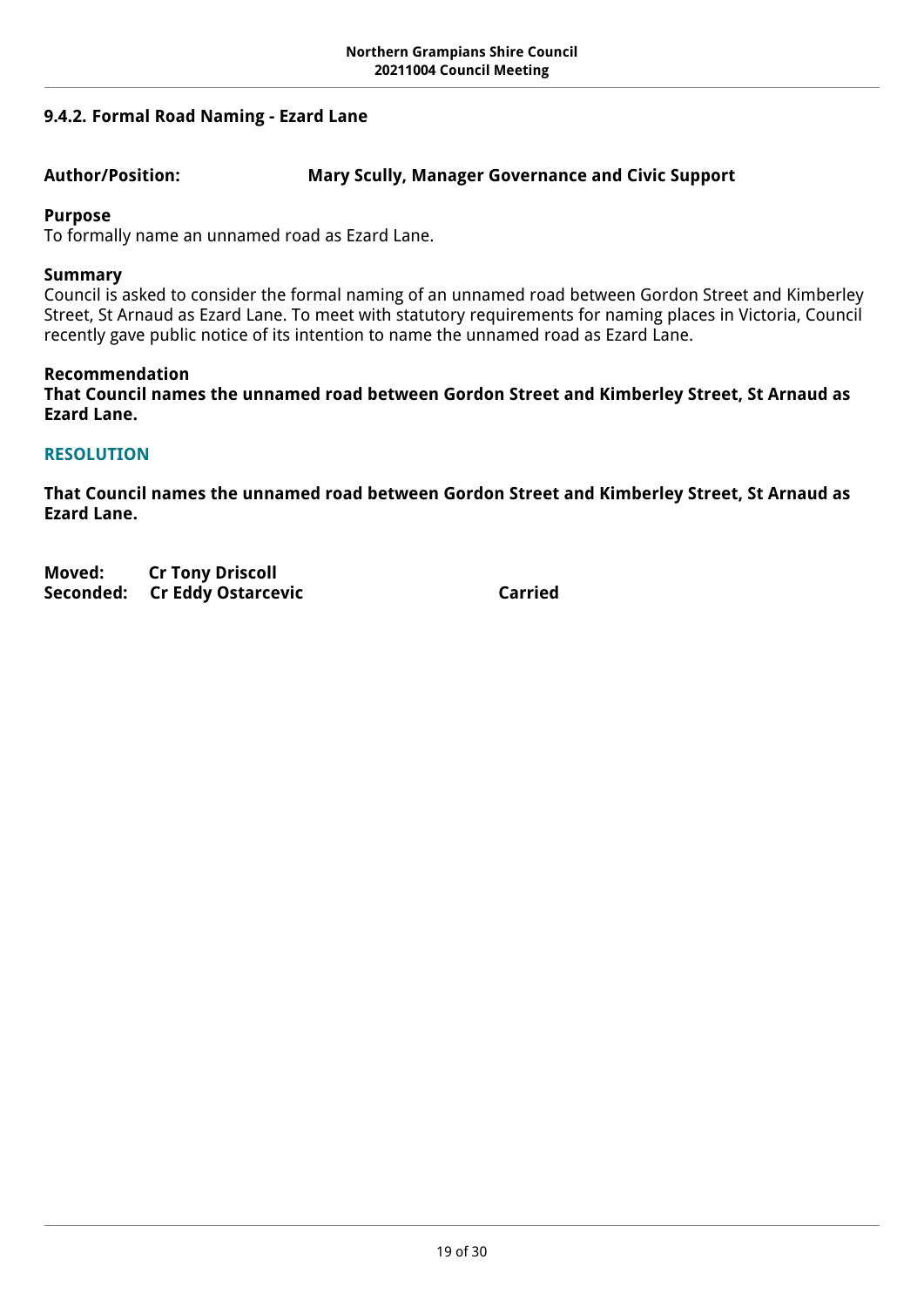## **Background/Rationale**

Council is the road naming authority for local roads in accordance with Schedule 10 of the *Local Government Act 1989* which empowers Council to name roads. Any road naming must be in accordance with *Geographic Place Names* legislation.

Members of the St Arnaud community requested that Council considers the naming of the unnamed road as Ezard Lane in honour of Mr William "Bill" Ezard, who was a well-respected and admired member of the community.

At its meeting on 2 August 2021, Council resolved to commence the formal naming process and to give public notice of its intention to name the unnamed road as Ezard Lane in recognition of the contribution that Mr Ezard provided the town of St Arnaud.



## **Legislation, [Council Plan](https://northerngrampiansshire.sharepoint.com/:w:/s/Finance/EbSqlK3ZR1JBpeoaUDSM6wYBI17jS3S-1Y0QeMwFznW4uw?e=raFkIp&wdLOR=cD9E1C91E-8842-48B4-9A77-6B8AC9D433AC)[,](https://docs.google.com/document/d/15hJirPjjxh1_9YgI9CUFlN1_nOLrIs9ojxVxlZYIGto/edit) Strategy and Policy Implications**

*Local Government Act 1989 Geographic Place Naming Act 1998* Naming rules for places in Victoria

## **Options**

### **Option 1**

To name the unnamed road between Gordon Street and Kimberley Street, St Arnaud as Ezard Lane. **[recommended]**

## **Option 2**

To take no further action. **[not recommended]**

## **Implications**

The subject matter has not raised any sustainability issues (economic, social, environmental or climate change) or heritage/cultural, amenity, human rights/gender equality, privacy, risk management, budgetary and asset management implications.

### **Procurement**

Not applicable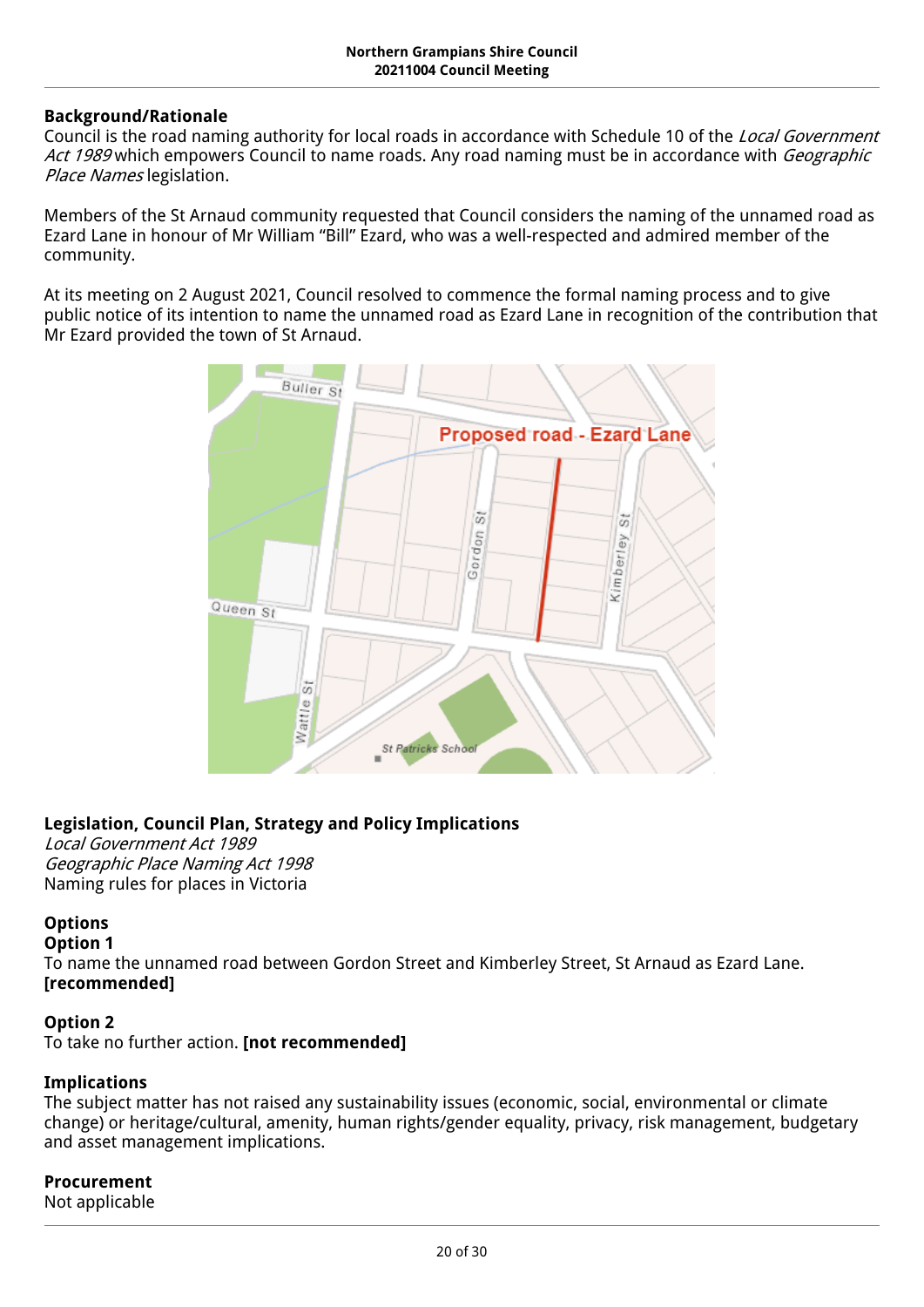## **Community Engagement**

Community consultation is an important part of the place naming process, providing any interested persons an opportunity to comment prior to the road being formally named. Public notice was given in the North Central News, on social media and on council's website inviting comment. Letters were also sent out to all nearby residents inviting feedback on the proposal.

No formal submissions were received but 19 comments from social media were received and circulated to councillors prior to the meeting.

Council officers also sought and received support from the Ezard family on the proposal.

## **Innovation and Continuous Improvement**

Nil

## **Collaboration**

Nil

## **Officer's Declaration of Interest**

All officers providing advice to Council must disclose any interests, including the type of interest.

Mary Scully, Manager Governance and Civic Support In providing this advice as the author, I have no disclosable interests in this report.

## **Attachments**

Nil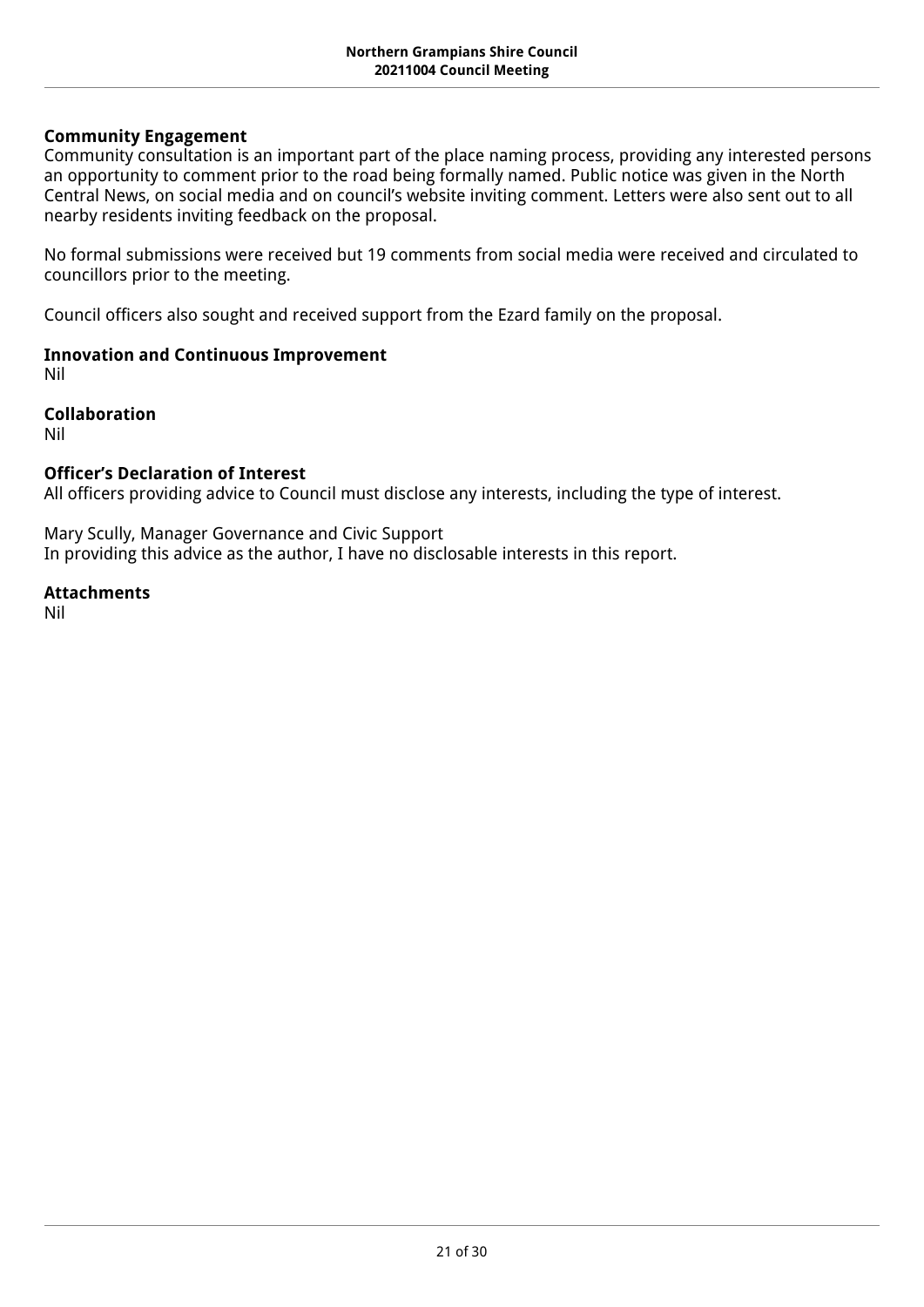## <span id="page-21-0"></span>**10. Notices of Motion or Rescission**

Nil

## <span id="page-21-1"></span>**11. Reports from Councillors/Committees**

St Arnaud Recreation Advisory Group Minutes – 15 September 2021.

Councillors provided brief reports on their activities on behalf of Council since the last Council meeting.

## **RESOLUTION**

## **That the reports be received.**

**Moved: Cr Kevin Erwin** Seconded: Cr Lauren Dempsey **Carried**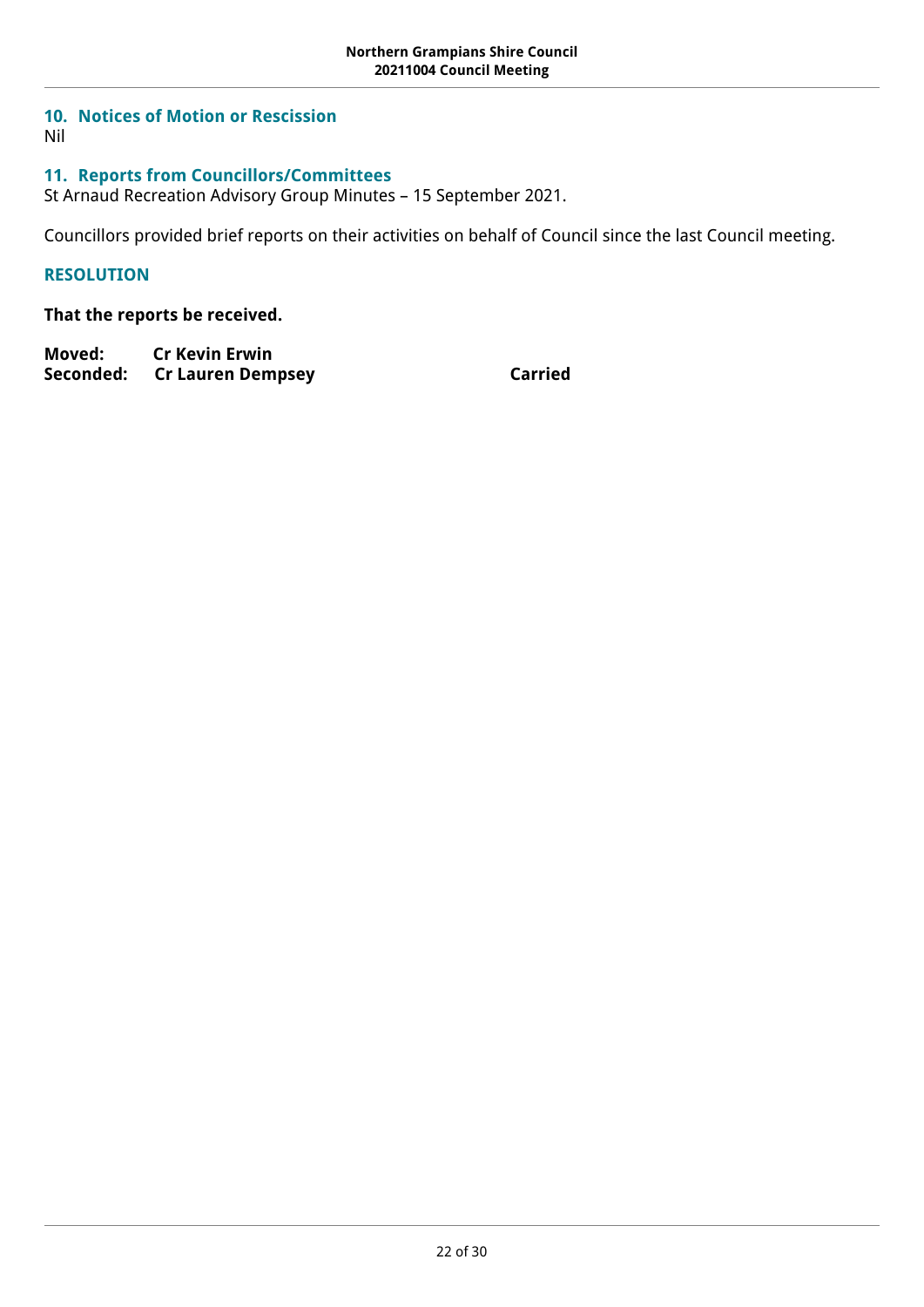## **Northern Grampians Shire Council**

#### **St Arnaud Recreation Advisory Group Meeting Minutes**

The scheduled meeting held at 6 pm on 15 September 2021 via virtual Microsoft Teams

**Chair: Cr Driscoll** 

Attendees: Cr Driscoll, Nicole Amos, Tara Lowe, Sharlene Bertalli, Peter Knights, Mark MacTaggart, Kaye Boyd,

**Tony Dark (NGSC)** 

Apologies: Bruce Hando, Kim Birthisel

1. 1. Business arising from the previous meeting:

Notes from 10 March 2021 meeting

#### 2. General Business:

| <b>Item</b>       | <b>Topic</b>                                  | <b>Discussion</b>                                                                                                                                                                                                                                                                                                                                                                                                                                                                                                                                                                                                                                                                                                          | <b>Action/Outcome</b>                                                                                                                                                    |
|-------------------|-----------------------------------------------|----------------------------------------------------------------------------------------------------------------------------------------------------------------------------------------------------------------------------------------------------------------------------------------------------------------------------------------------------------------------------------------------------------------------------------------------------------------------------------------------------------------------------------------------------------------------------------------------------------------------------------------------------------------------------------------------------------------------------|--------------------------------------------------------------------------------------------------------------------------------------------------------------------------|
| $\vert 1.1 \vert$ | <b>Multipurpose</b><br><b>Facility Design</b> | Project update<br>1. Project Timeline – Original applied by Council the expected finish date was 1 March<br>2022 now 18 March due to weather. This date includes NGSC external works.<br>2. Schedule of works for the final stages as follows:<br>Structural steel assembly and external wall framing 2 September to 19 October<br>· Roof cladding 20 October to 10 November<br>External cladding and internal framing 28 October to 25 November<br>Internal painting 21 January to 3 February 2022<br>· Fit out February/March 2022<br>Fire services plan is estimated to cost \$150k and showed that the 144,000l tanks are<br>3.<br>to currently be recommended to be positioned near the traffic island at the side of | Action:<br>1. Tony Dark to<br>discuss<br>playground<br>with Nathan<br>from the<br>Sporting Club<br>2. Tony Dark to<br>arrange for<br>umbrella<br>holes for the<br>tables |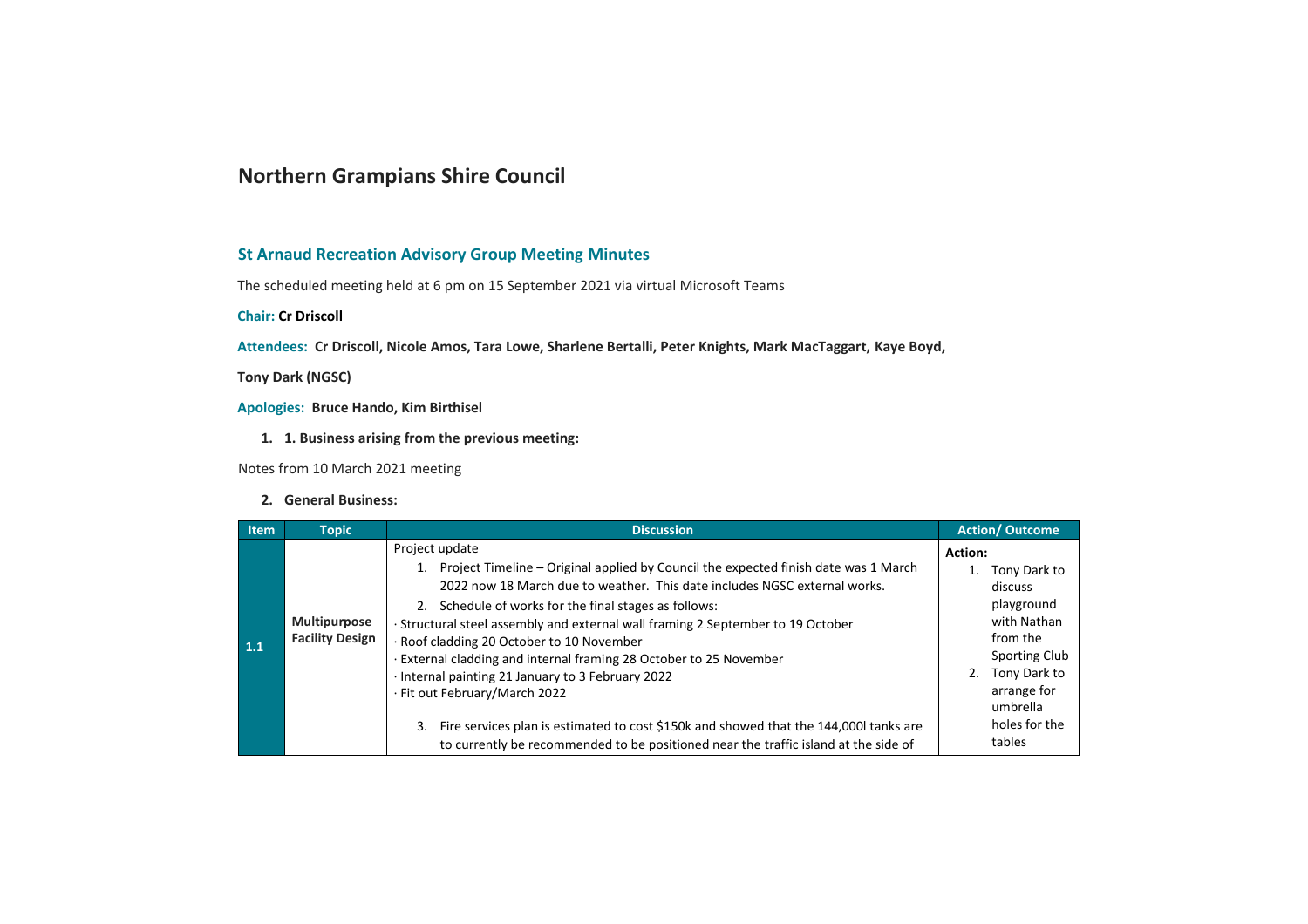|     |                                           | the car park. Discussions about making sure the traffic has a good view and circulates<br>well for the site.<br>4. Playground – Tony advised the proposed playground offered by the Sporting Club<br>from Bendigo office at \$15k which is approx half price to a new one. It has been<br>assessed and is compliant and in good order. Concerns about position and access as it<br>depends on use but could be locked and only used at events. Members asked if we<br>could look at a simpler option or a more open design.<br>Tables and chairs - Steel with timber tops suitable but need to have<br>a hole for unbrellas. Can we look at having it movable so it may be stored to look after it<br>when not in use plus it can be moved for suitable positioning for specific purposes or<br>events.<br>5. Site viewing and walk through (Council 4/10) Group to be organised for when<br>daylight saving arrives and we can have a meeting afterwards.<br>6. Canteen arrangements for 2021 season and outcomes - Whilst not perfect it served a<br>purpose and the sporting club were very helpful. It was difficult running a canteen<br>during Covid but they got by.<br>7. Schedule for demolition of Old Football Changerooms and Toilets end of March 2022<br>- As planned the buildings would be demolished as they are past their use by date.<br>The removal was also part of discussions with harness for safety as this is a<br>dangerous corner and if they ever wanted to extend the track then it could.<br>8. Agreement – Future use and agreement/s will be reviewed over the next few months<br>and is a shire wide perspective. | 3. Site viewing<br>to be<br>arranged                               |
|-----|-------------------------------------------|------------------------------------------------------------------------------------------------------------------------------------------------------------------------------------------------------------------------------------------------------------------------------------------------------------------------------------------------------------------------------------------------------------------------------------------------------------------------------------------------------------------------------------------------------------------------------------------------------------------------------------------------------------------------------------------------------------------------------------------------------------------------------------------------------------------------------------------------------------------------------------------------------------------------------------------------------------------------------------------------------------------------------------------------------------------------------------------------------------------------------------------------------------------------------------------------------------------------------------------------------------------------------------------------------------------------------------------------------------------------------------------------------------------------------------------------------------------------------------------------------------------------------------------------------------------------------------------------------------------------------------------------------|--------------------------------------------------------------------|
|     |                                           |                                                                                                                                                                                                                                                                                                                                                                                                                                                                                                                                                                                                                                                                                                                                                                                                                                                                                                                                                                                                                                                                                                                                                                                                                                                                                                                                                                                                                                                                                                                                                                                                                                                      |                                                                    |
| 1.2 | <b>Football and</b><br>Hockey<br>Lighting | Lighting for the football has been well below the minimum levels for training even with some<br>new lights last year. Since the LNP Clubroom development has started with demolition of the<br>TOTE building there was a need to remove one of the towers.<br>Project process includes stakeholder input, Harness, AFL and Hockey to ensure all<br>options and ideas are covered.<br>Timeline - Design Sep/Oct, Tender for completion by April 2022<br>Budget - \$350k funding through State Government                                                                                                                                                                                                                                                                                                                                                                                                                                                                                                                                                                                                                                                                                                                                                                                                                                                                                                                                                                                                                                                                                                                                              | Action: Tony Dark to<br>liaise with group once<br>concept received |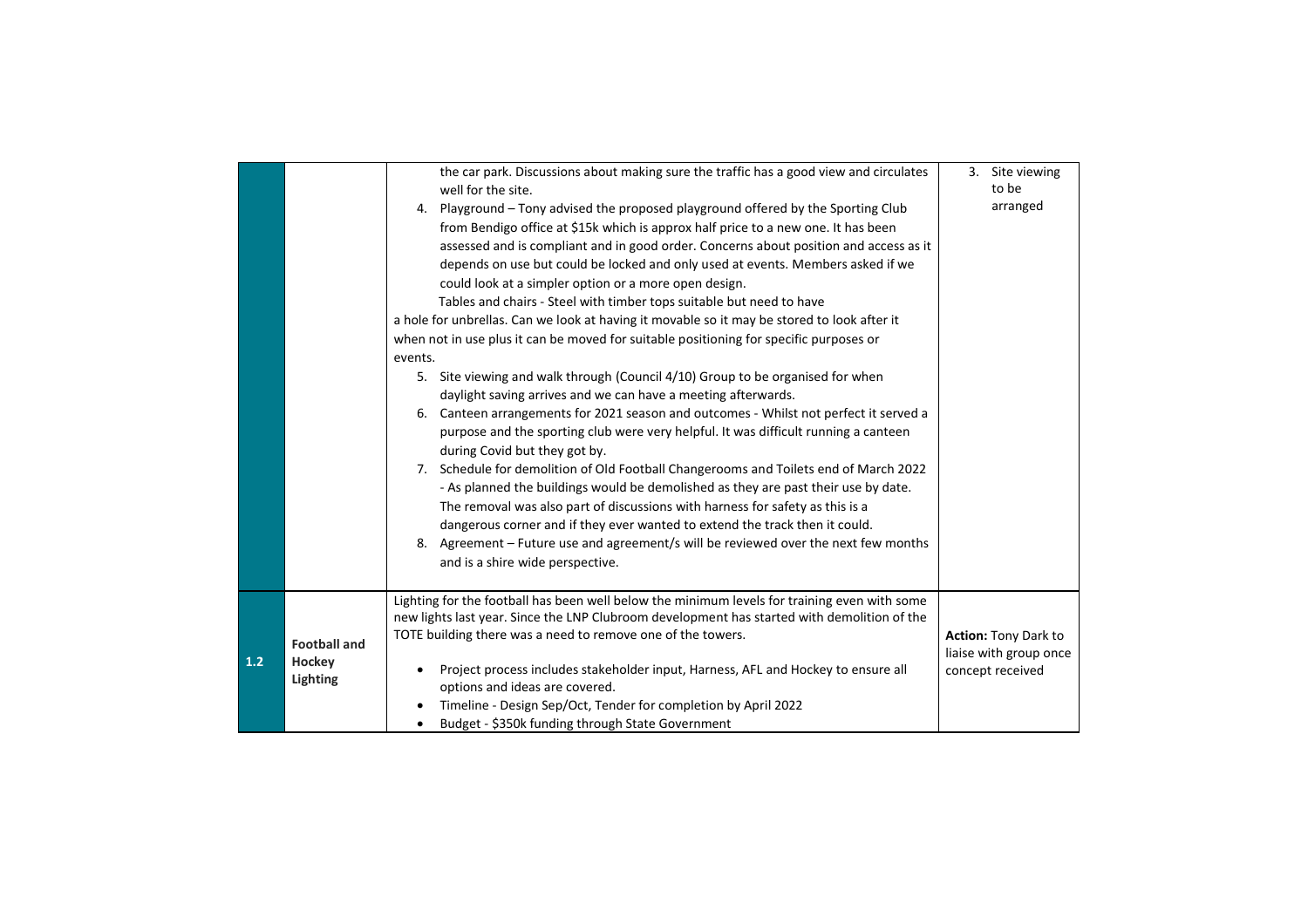|     |                    | Lighting design options - Detailed with a 50 lux (training) or 100 lux (games) outcome.<br>$\bullet$<br>Discussed the plans provided as a part of the precinct planning and also looked at the<br>designs for Charlton.<br>Council will engage a lighting expert to design what we need and clubs will be<br>٠<br>consulted as well as AFL, Hockey and Harness.<br>Netball needs its lighting looked at as some of the lights do not work adequately.<br>$\bullet$<br>Tony Dark will include a review of the lighting. |                                                          |
|-----|--------------------|------------------------------------------------------------------------------------------------------------------------------------------------------------------------------------------------------------------------------------------------------------------------------------------------------------------------------------------------------------------------------------------------------------------------------------------------------------------------------------------------------------------------|----------------------------------------------------------|
| 1.3 | <b>User Fees</b>   | 2020/21 User fees waived by Council for a second year.<br>1.<br>2. Future user fees to be reviewed shire wide over the next couple of months.<br>Consultant engaged to consult and provide recommendations.                                                                                                                                                                                                                                                                                                            | <b>Action: Nil</b>                                       |
| 1.5 | <b>Fundraising</b> | Update from fundraising group representative. Nicole provided an update and explained it<br>was difficult through Covid. Will be doing a letter drop and there have been sponsors<br>committing and the video in the shop has been well received. They have raised \$24k so far<br>and have not received the Bendigo bank funds yet.                                                                                                                                                                                   | <b>Action: Tony Dark to</b><br>provide cost<br>estimates |

#### 2. Other discussed:

Chook cages - Peter advised we need to get them out and store in the sheep pavilion in the interim.

Nicole asked when will the door for netball club will be shifted.

#### 3. Close: 6.50pm

4. Next Meeting: TBC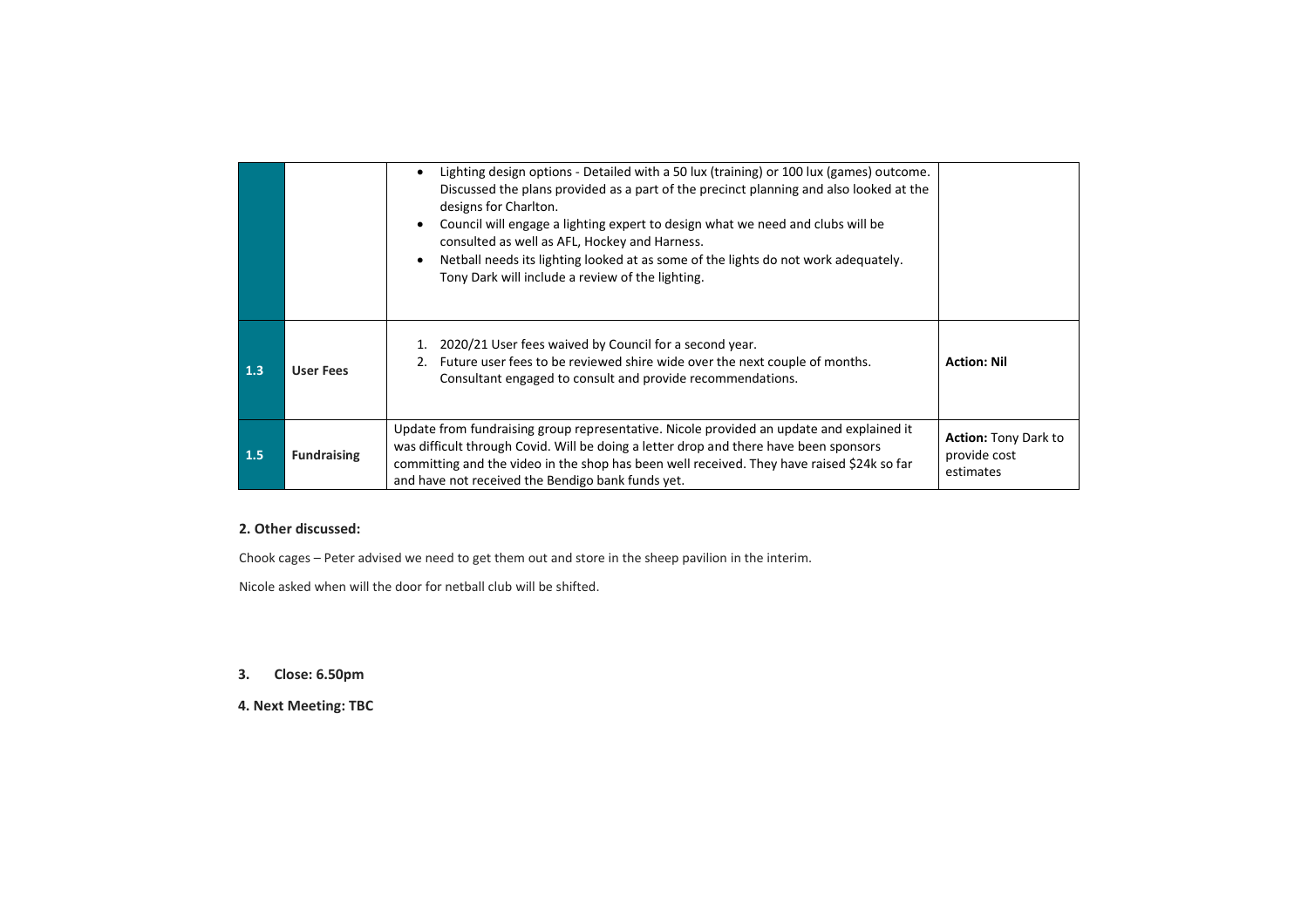## <span id="page-25-0"></span>**12. Urgent Business**

Nil

## <span id="page-25-1"></span>**13. Public Question Time**

## **Karen Hyslop, 7 Clifton Street Stawell**

The following three questions were submitted in writing by Mrs Hyslop prior to the meeting.

Q1. Is the Northern Grampians Shire aware the agricultural landholders in this shire have been continually burdened by major rate increases, some in the vicinity of 15% - 22% in one year? The cumulative effects of continuous rate increases is causing rate shock in farming communities and makes budgeting farm expenditure difficult. The burden of rates is forcing farmers to redirect operating expenditure away from local agribusiness retailers who are important to rural centres. We fear this unfair rate burden on the agriculture sector will inevitably contribute to increased mental health issues, especially during times of drought.

Q2. Will the Northern Grampians Shire consider changing the way it collects rates to a model that achieves fairness and consistency in sharing the rate burden across all ratepayers such as; "that every year all rated sectors in the Northern Grampians Shire are indexed at the same amount"?

Q3. Will the Northern Grampians Shire support the 'rate your rates' campaign (which has been sent to all councillors) and help advocate the state government to change the rating system to the model proposed in our campaign?

At the meeting Mrs Hyslop asked the following questions:

Q1. Will the Northern Grampians Shire look at changing its rating system so that every year each rate sector is indexed at the same amount?

Q2. Will the Northern Grampians Shire support our plan and take that plan to local government? We think this needs to be a local government change, they need to mandate that change as it is not just our shire, it is other shires that have the similar problem.

Q3. Is the Northern Grampians Shire going to do something about the problem? Are they going to listen to the ratepayers and make some change?

The Mayor responded to the written questions as follows:

A. Council understands the impact of valuations on farming properties in the shire, we are fully aware of the impact on not only our farming community but specifically our farming community.

A. Council does this quite often but we are a fair bit more serious about it now with the large valuations. A review of the options regarding calculating rates is underway. We have had three sessions so far in regard to how we might go about our rating system because we genuinely believe it is not fair and equitable.

A. In regards to the rate your rates campaign, Council is taking advice from lots of organisations throughout the Northern Grampians Shire in regard to how we might change our rating system. We have had conversations with the VFF which have an idea that they can come up with a system. So at the moment, we are unable to commit to any of the suggestions until we source more information and deal more closely with the ideas people are bringing up. We are certainly guided by what our community is telling us and we will be looking at your rates campaign in conjunction with, in particular, the VFF's campaign, Dynamic Rating Process. At this stage, we are acknowledging what people are saying but not supporting any particular campaign right now.

Q4. Do you have a timeframe, are you prepared to have a new system in place before the next financial year and the next budget?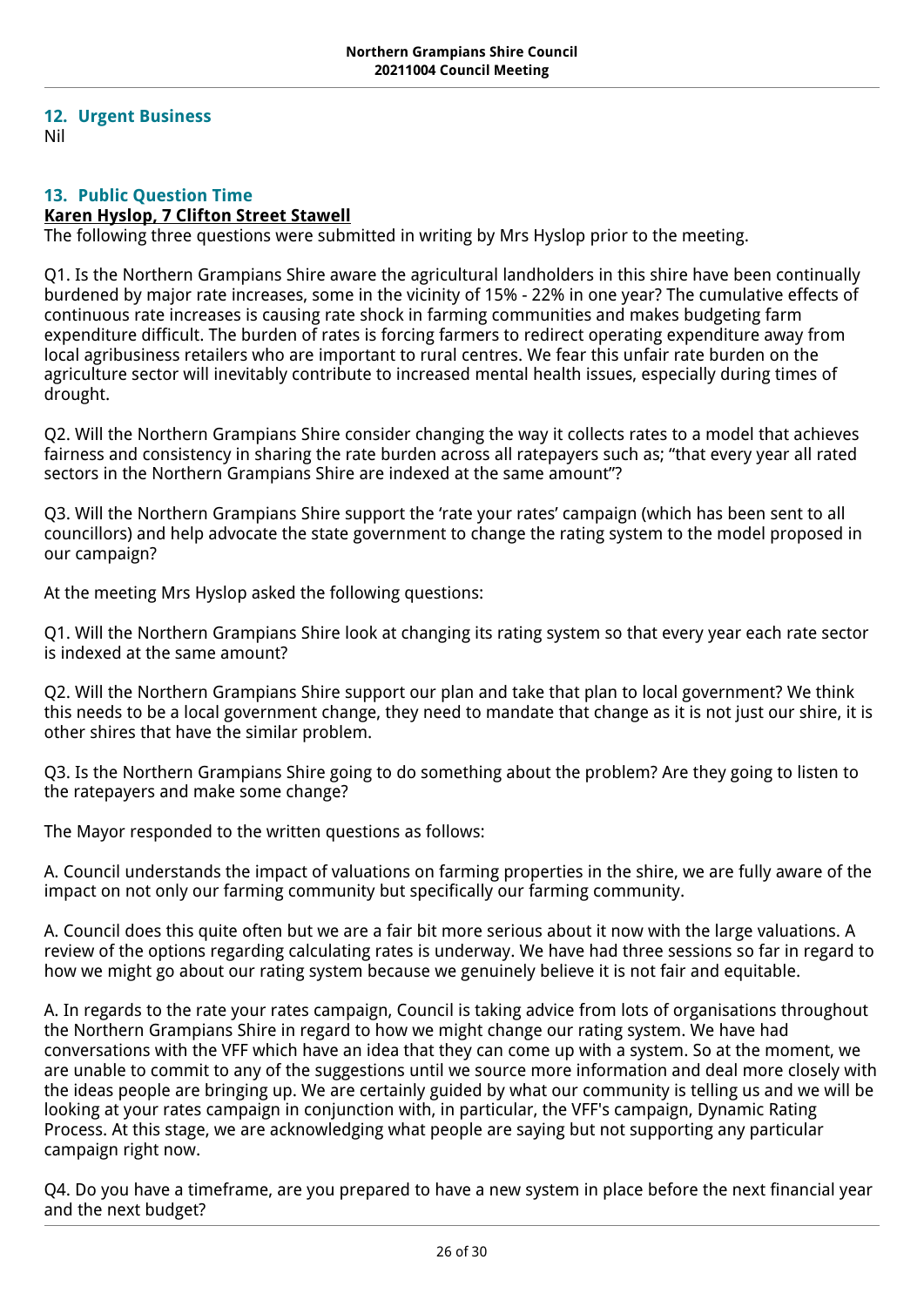The Mayor said responded:

Council has to have our rating plan in place by the time we start to deal with the budget and called on Mr Williams, Director Corporate and Community Services who confirmed it will all have to be finalised by May 2022 so that it can be put to the public.

## **Linda Taylor, 252 Soldiers Road, Marnoo West**

Q1. Is the Northern Grampians Shire aware the agricultural landholders in this shire have been continually burdened by major rate increases, some in the vicinity of 15% - 22% in one year? The cumulative effects of continuous rate increases is causing rate shock in farming communities and makes budgeting farm expenditure difficult. The burden of rates is forcing farmers to redirect operating expenditure away from local agribusiness retailers who are important to rural centres. We fear this unfair rate burden on the agriculture sector will inevitably contribute to increased mental health issues, especially during times of drought.

A. The Mayor responded and said Council is very aware of the impact of valuations on rating and farming properties. We are very aware of the effects it might have on people, mental health and other things, we are more than aware of all of that and we are taking lots of advice on board to see if we can come up with a fair and equitable system of rating.

Q2. Will the Northern Grampians Shire consider changing the way it collects rates to a model that achieves fairness and consistency in sharing the rate burden across all ratepayers such as; "that every year all rated sectors in the Northern Grampians Shire are indexed at the same amount"?

A. The Mayor responded and said we review this quite often and a review is underway regarding calculating rates. It is a very involved process and we have to try and make sure we have a fair and equitable view over the whole shire, it is not fair and equitable at the moment and we are certainly taking plenty of advice from all organisations and people within our community on better ways of doing it.

Q3. Will the Northern Grampians Shire support the 'rate your rates' campaign (which has been sent to all councillors) and help advocate the state government to change the rating system to the model proposed in our campaign?

A. The Mayor responded and said it is the opinion of Councillors that we were not fully aware of what the rate for rates campaign is about. We are seeking advice from many other organisations in regard to other types of campaigns that might well help us move forward in the future. The direct answer is that we would not be supporting any of the campaigns at the moment until we are fully aware of what those campaigns are all about and which ones we think might be best for the wellbeing of the Northern Grampians Shire. He said that doesn't mean at a later time we might not think that the rate for rates campaign is a very good one; there are a number of other ideas being put forward.

## **Tania Walter, Burrum, 396 Raluana Road, Marnoo West**

Q1. Our farm received a rate increase of 22% this year on top of an 18.3% increase in the previous 2020/21 period. The jump from paying \$14,560 to \$21,028 in only two years has come as a shock. Will Council be allowing this trend to continue?

A. The Mayor responded and said Council's opinion is that we are reviewing the options for calculating rates, that is underway at the moment, we have had several discussions with officers and other people who are not happy with the large increases in the agricultural field and we are looking at that right at the moment.

Q2. In two years our rate bill has increased by \$6,468. This has forced our farm to reassess our expenditure with a local business. This is a disheartening experience. Would Council consider sending rate notices out earlier than it usually does to the agricultural community so we can spend more time making these difficult budgeting decisions?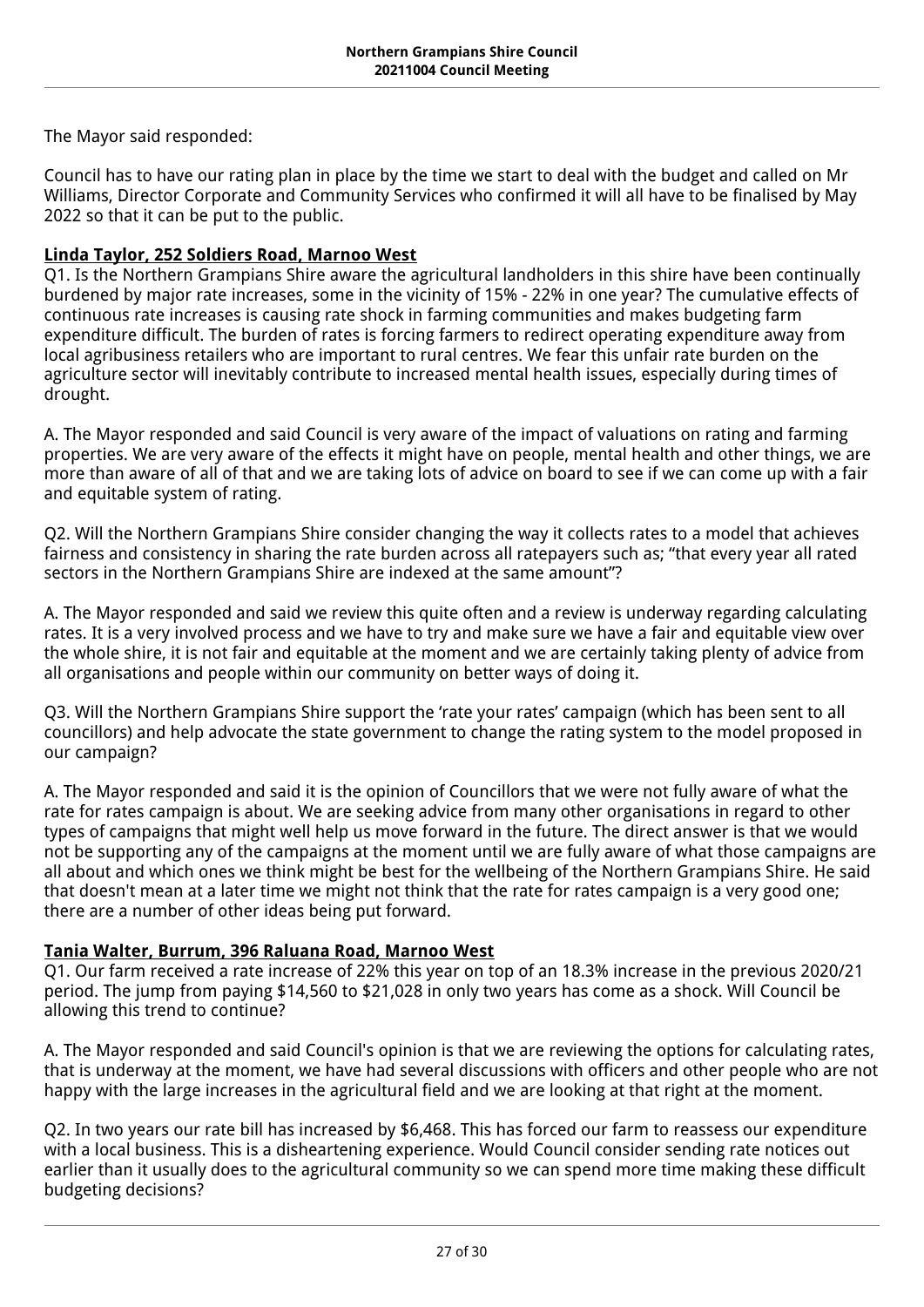A. Council is required under the Local Government Act to issue rates notices 14 days before the due date. Our process is to get rate notices issued as soon as possible after the new financial year. This year the first notices went out in mid-August leaving five to six weeks to pay. He said we will take the question on board and have some discussion with Mr Williams in the future to see what we might be able to do.

Mr Williams said the issue is that we have to wait for the valuations to come through and then we have to do a bunch of cross-checking in the system. We try and get it out as early as we can after the valuations are in and that around mid-August is about the earliest that we can get that out. He said we will have a look and see if we can review processes to try and bring it forward. We are constrained by the valuation data.

The Chief Executive Officer reported that she would respond to the other questions submitted, in writing.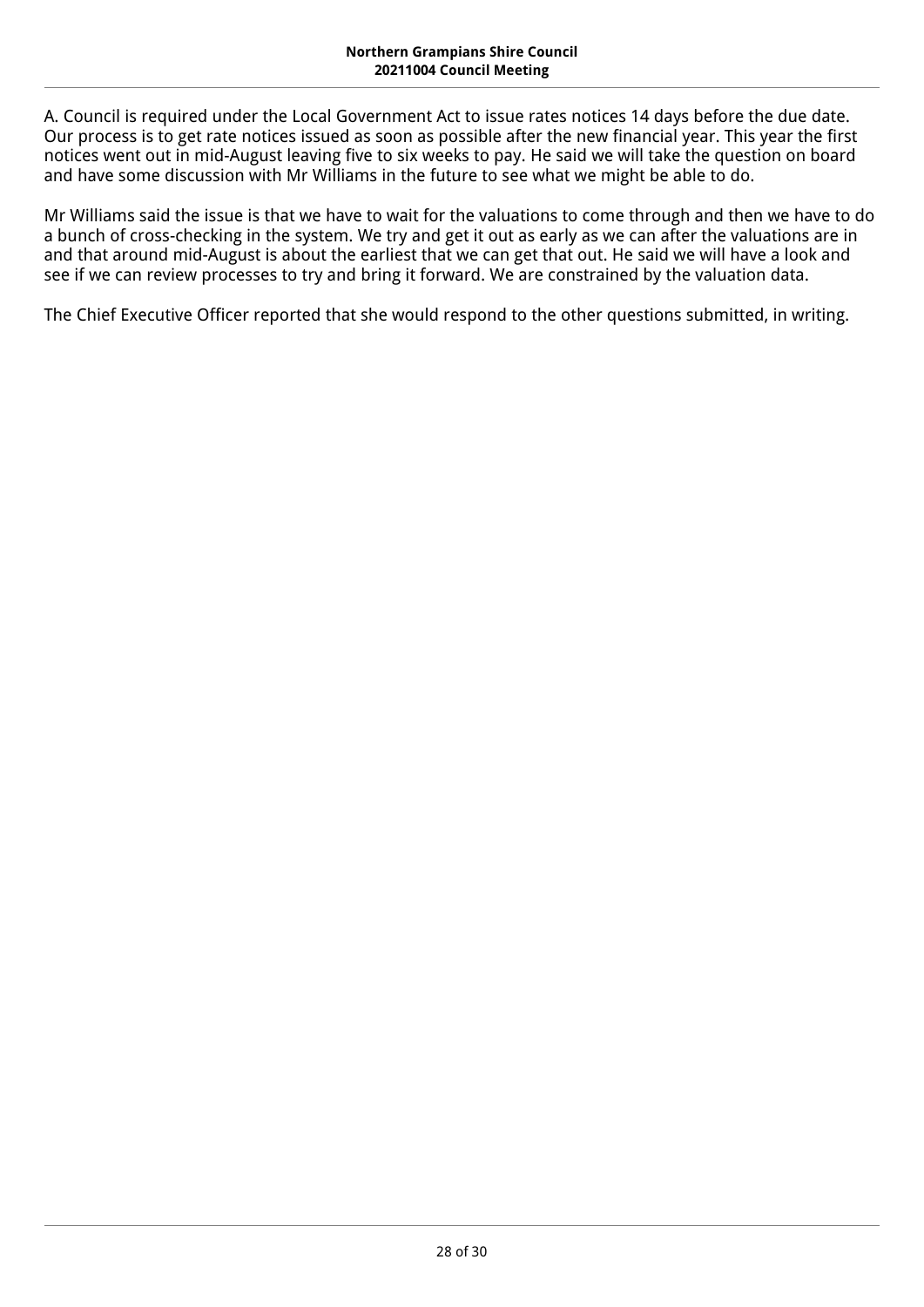## <span id="page-28-0"></span>**14. Closure of Meeting Pursuant to Section 66(2)(a) of the Local Government Act 2020**

**A Council or delegated committee may resolve that the meeting be closed to members of the public if it considers it necessary because a circumstance specified below apply:** 

**The circumstances are-**

- **(a) the meeting is to consider confidential information; or**
- **(b) security reasons; or**
- **(c) it is necessary to do so to enable the meeting to proceed in an orderly manner.**

**If the circumstances specified in subsection (b) or (c) apply, the meeting can only be closed to the public if the Council has made arrangements to enable the proceedings of the meeting to be viewed by members of the public as the meeting is being held.**

<span id="page-28-3"></span><span id="page-28-2"></span><span id="page-28-1"></span>**14.1. C9 2019/20 - Provision of Public Convenience and Facilities Cleaning 14.2. C7 2018/19 - Banking and Bill Payment Services 14.3. C4 2021/22 - Grampians Gate Caravan Park Amenities Block Upgrade 14.4. C5 2021/22 - Great Western Oval Sports Lighting**

<span id="page-28-5"></span><span id="page-28-4"></span>**14.5. C3 2021/22 - Plant Replacement Program**

## **RESOLUTION**

**That items 14.1, 14.2, 14.3, 14.4 and 14.5 be considered in Closed Council as they deal with confidential information as detailed in section 3(1) of the** *Local Government Act 2020.*

**Moved: Cr Rob Haswell Seconded: Cr Kevin Erwin** Carried

### **RESOLUTION**

**That the meeting be closed to consider the item listed pursuant to section 66 of the** *Local Government Act 2020.*

| Moved: | Cr Rob Haswell           |                |
|--------|--------------------------|----------------|
|        | Seconded: Cr Kevin Erwin | <b>Carried</b> |

## **OPEN COUNCIL**

**The Chief Executive Officer reported on the item discussed in Closed Council.**

**14.1 Council extended Contract No. C9 2019/20 - Provision of Public Convenience and Facilities cleaning for the first one year option.**

**14.2 Council approved the extension of Contract No. C9 2018/19 - Provision of Banking and Bill Payment Services for a period of 12 months.**

**14.3 Council did not award Contract No. C4 2021/22 - Grampians Gate Caravan Park Amenities Block upgrade to any tenderer and uses in-house depot staff and contracted panel contractors to complete the works.**

**14.4 Council awarded Contract No. C5 2021/22 - Great Western Oval Sports Lighting.**

**14.5 Council awarded Contract No C3 2021/22 - Plant Replacement Program to multiple tenderers.**